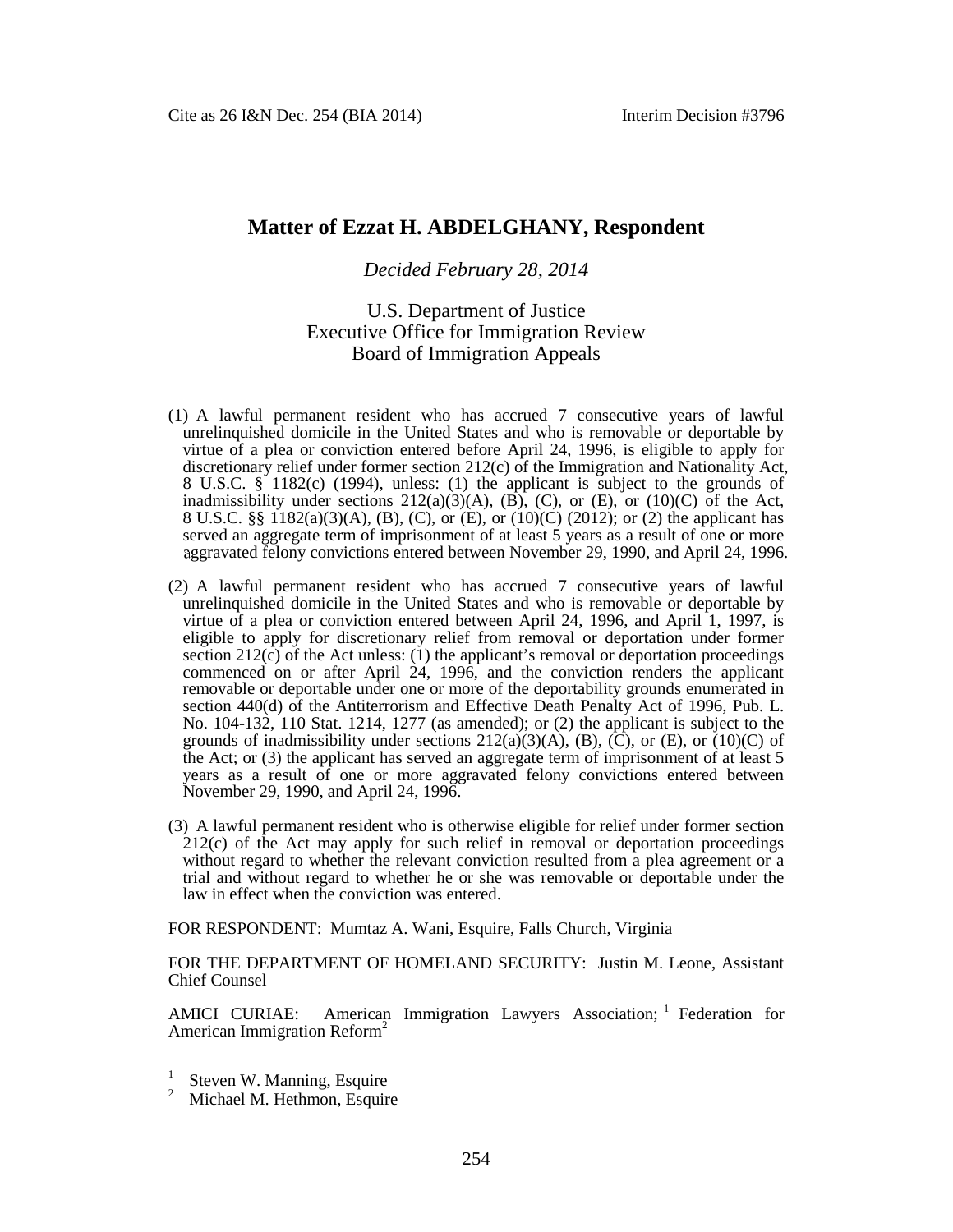#### BEFORE: Board Panel: HOLMES, GUENDELSBERGER, and WENDTLAND, Board Members.

#### WENDTLAND, Board Member:

In a decision dated June 23, 2011, an Immigration Judge found the respondent removable under section  $237(a)(2)(A)(iii)$  of the Immigration and Nationality Act, 8 U.S.C.  $\S$  1227(a)(2)(A)(iii) (2006), as an alien convicted of an aggravated felony under sections  $101(a)(43)(E)(i)$  and (U) of the Act, 8 U.S.C. §§ 1101(a)(43)(E)(i) and (U) (2006), based on his 1995 Federal conviction for conspiracy to commit arson in violation of 18 U.S.C. §§ 371 and 844(i) (1994). The respondent requested relief from removal under former section  $212(c)$  of the Act, 8 U.S.C. § 1182(c) (1994), but the Immigration Judge concluded that he was ineligible for a waiver because the aggravated felony category under which he was charged did not have a "statutory counterpart" in the grounds of inadmissibility, as required by 8 C.F.R. § 1212.3(f)(5) (2011) and our precedent decisions. The respondent has appealed, arguing that the statutory counterpart rule was misapplied in his case.

During the pendency of the appeal, the Supreme Court decided *Judulang v. Holder*, 132 S. Ct. 476 (2011). That decision invalidated our precedents applying the statutory counterpart rule as "arbitrary and capricious," leaving it to us to "devise another, equally economical policy respecting eligibility for § 212(c) relief." *Id*. at 490. In light of *Judulang*, we solicited supplemental briefs in which we asked the parties and amici curiae to provide us with their views as to what test we should adopt for evaluating the respondent's eligibility for section  $212(c)$  relief.<sup>[3](#page-1-0)</sup>

We now conclude that, with a few significant exceptions, a lawful permanent resident of the United States who has accrued 7 consecutive years of lawful unrelinquished domicile in this country is eligible to apply for section 212(c) relief in removal proceedings if he or she is removable by virtue of a plea or conviction entered before April 1, 1997. Applying this test, we conclude that the respondent is eligible to apply for a section 212(c) waiver. Accordingly, the respondent's appeal will be sustained and the record will be remanded for further proceedings.

<span id="page-1-0"></span> $3$  We wish to express our gratitude to the parties and amici for their thoughtful briefs.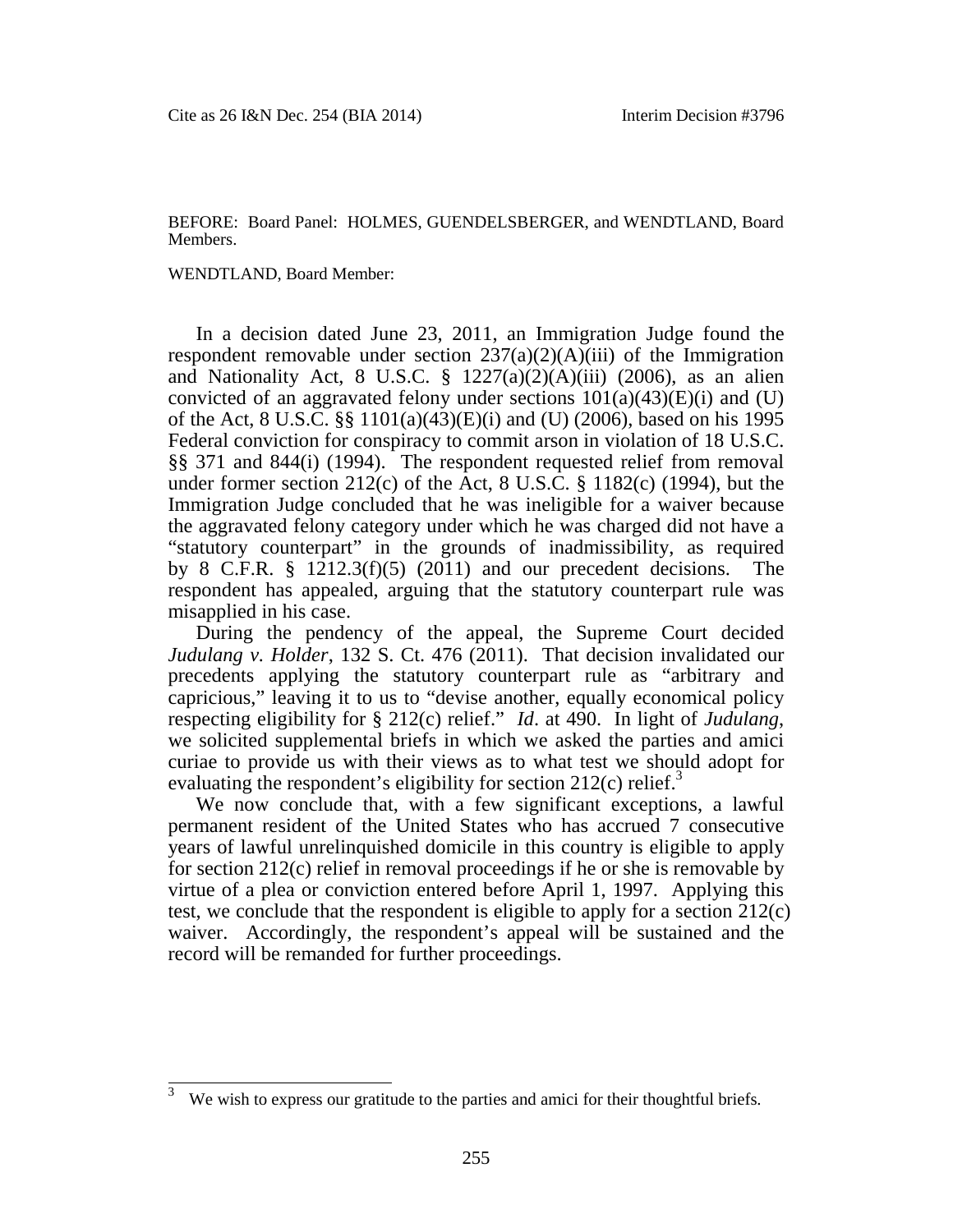## I. FACTUAL AND PROCEDURAL HISTORY

The relevant facts are undisputed. The respondent is a native and citizen of Egypt who was admitted to the United States as a nonimmigrant in 1986 and became a lawful permanent resident in 1987. In 1995, pursuant to a guilty plea, the respondent was convicted of conspiracy to commit arson in violation of 18 U.S.C. §§ 371 and 844(i), for which he was sentenced to a 2[4](#page-2-0)-month term of imprisonment.<sup>4</sup>

In July 2010 the Department of Homeland Security ("DHS") initiated these removal proceedings, alleging that the respondent's 1995 conviction renders him removable from the United States as an alien convicted of an "aggravated felony," as that term is defined by sections  $101(a)(43)(E)(i)$ and $(U)$  of the Act[.](#page-2-1)<sup>5</sup> The Immigration Judge sustained that charge, which is not disputed, and denied the respondent's request for a section 212(c) waiver, the only form of relief for which he applied. As noted previously, the Immigration Judge found the respondent ineligible for such relief based solely on the interpretation in Board precedents of the "statutory counterpart" rule, which was later invalidated by the *Judulang* Court.

# II. LEGAL BACKGROUND

Since the evolution of section 212(c) relief has been described elsewhere, most notably in the Supreme Court's decision in *Judulang*, we need not repeat its full history here. Instead, we provide the following abridged account.

A. Amendment and Repeal of Section 212(c): *INS v. St. Cyr*

Between 1952 and 1990, section 212(c) of the Act provided in relevant part that

[a]liens lawfully admitted for permanent residence who temporarily proceeded abroad voluntarily and not under an order of deportation, and who are returning to a lawful unrelinquished domicile of seven consecutive years, may be admitted in the discretion of the Attorney General without regard to [their excludability under section 212(a) of the Act].

<span id="page-2-0"></span><sup>4</sup> The respondent's 24-month sentence was subsequently reduced to a term of 6 months pursuant to Rule 35 of the Federal Rules of Criminal Procedure.

<span id="page-2-1"></span>Section  $101(a)(43)(E)(i)$  of the Act defines the term "aggravated felony" to include "an offense described in . . . [18 U.S.C. § 844(i)]," and section  $101(a)(43)(U)$ encompasses certain conspiracy convictions.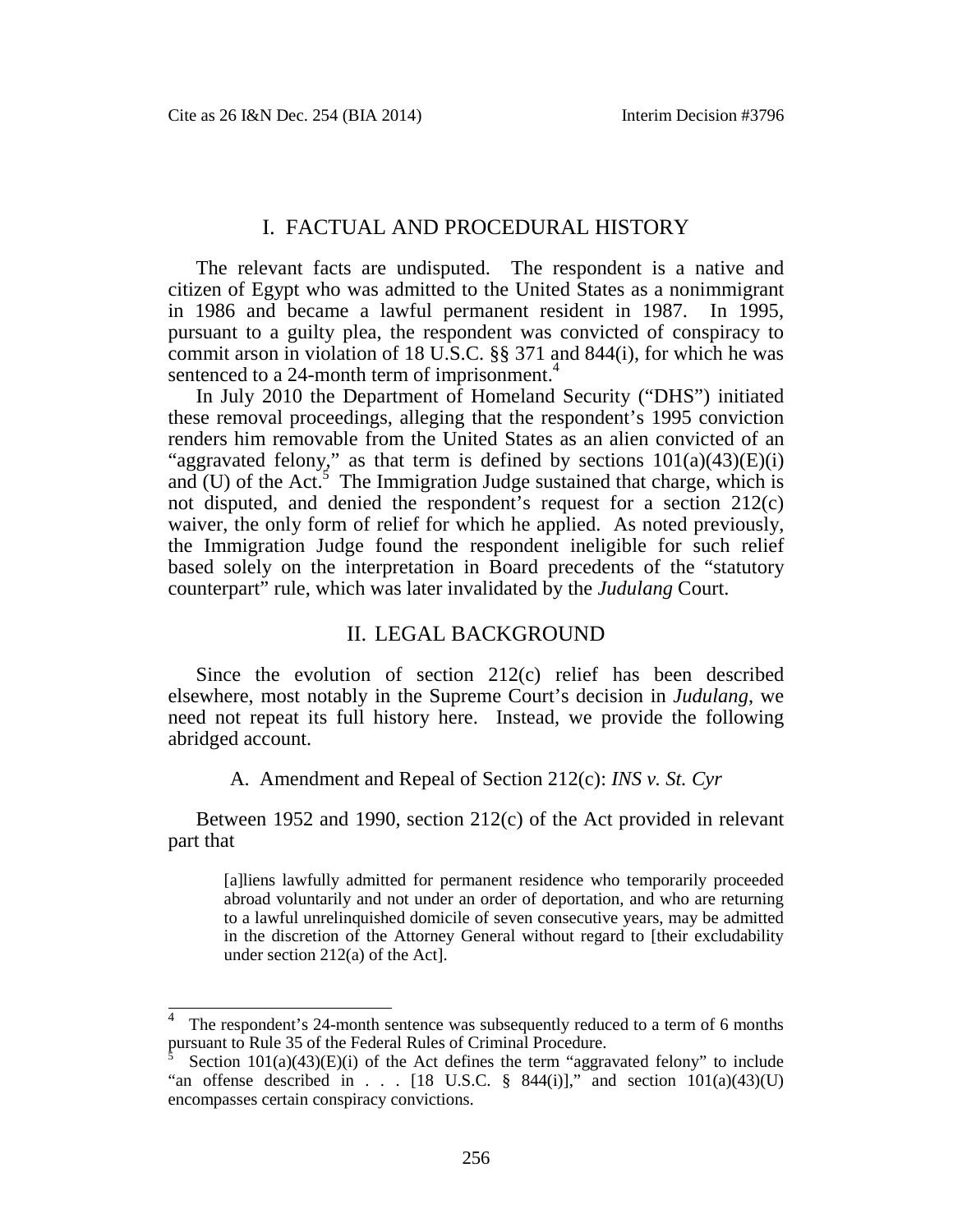Beginning in 1990, Congress placed a series of increasingly strict limits on the availability of section  $212(c)$  relief for lawful permanent residents with criminal convictions. The first such limitation made section 212(c) relief unavailable to anyone who had served an aggregate term of imprisonment of at least 5 years as a result of one or more aggravated felony convictions. *See* Immigration Act of 1990, Pub. L. No. 101-649, § 511(a), 104 Stat. 4978, 5052 (effective Nov. 29, 1990) ("IMMACT 90"), *as amended by* Miscellaneous and Technical Immigration and Naturalization Amendments of 1991, Pub. L. No. 102-232, § 306(a)(10), 105 Stat. 1733, 1751 (effective as if included in IMMACT 90).

In 1996, that prohibition was expanded to cover all lawful permanent residents who were "deportable" based on convictions for a broad set of offenses, including aggravated felonies, drug convictions, firearm offenses, and certain convictions for crimes involving moral turpitude. *See* Antiterrorism and Effective Death Penalty Act of 1996, Pub. L. No. 104-132, § 440(d), 110 Stat. 1214, 1277 (effective Apr. 24, 1996) ("AEDPA"). Finally, less than 1 year after AEDPA went into effect, Congress repealed section 212(c) in its entirety. *See* Illegal Immigration Reform and Immigrant Responsibility Act of 1996, Div. C of Pub. L. No. 104-208, § 304(b), 110 Stat. 3009-546, 3009-597 (effective Apr. 1, 1997)  $("IIRIRA").<sup>6</sup>$  $("IIRIRA").<sup>6</sup>$  $("IIRIRA").<sup>6</sup>$ 

The foregoing amendments—which first limited and then repealed section 212(c)—prompted a great deal of administrative litigation, primarily concerned with defining the amendments' proper temporal scope. That litigation culminated in *Matter of Soriano*, 21 I&N Dec. 516, 533−40 (BIA 1996; A.G. 1997), in which the Attorney General determined that applying section 440(d) of the AEDPA to foreclose applications for section 212(c) relief that were pending on AEDPA's effective date had no impermissible retroactive effect. In 2001, however, the Supreme Court held that in view of the presumption against statutory retroactivity, "§ 212(c) relief remains available for aliens . . . whose convictions were obtained through plea agreements and who, notwithstanding those convictions, would have been eligible for § 212(c) relief at the time of their plea under the law then in effect." *INS v. St. Cyr*, 533 U.S. 289, 326 (2001).

<span id="page-3-0"></span><sup>&</sup>lt;sup>6</sup> The elimination of section 212(c) relief was accompanied by the creation of a new form of discretionary relief—cancellation of removal for lawful permanent residents which is not available to lawful permanent residents with aggravated felony convictions. IIRIRA § 304(a)(3), 110 Stat. at 3009-594. Cancellation of removal for lawful permanent residents is codified at section 240A(a) of the Act, 8 U.S.C. § 1229b(a) (2012).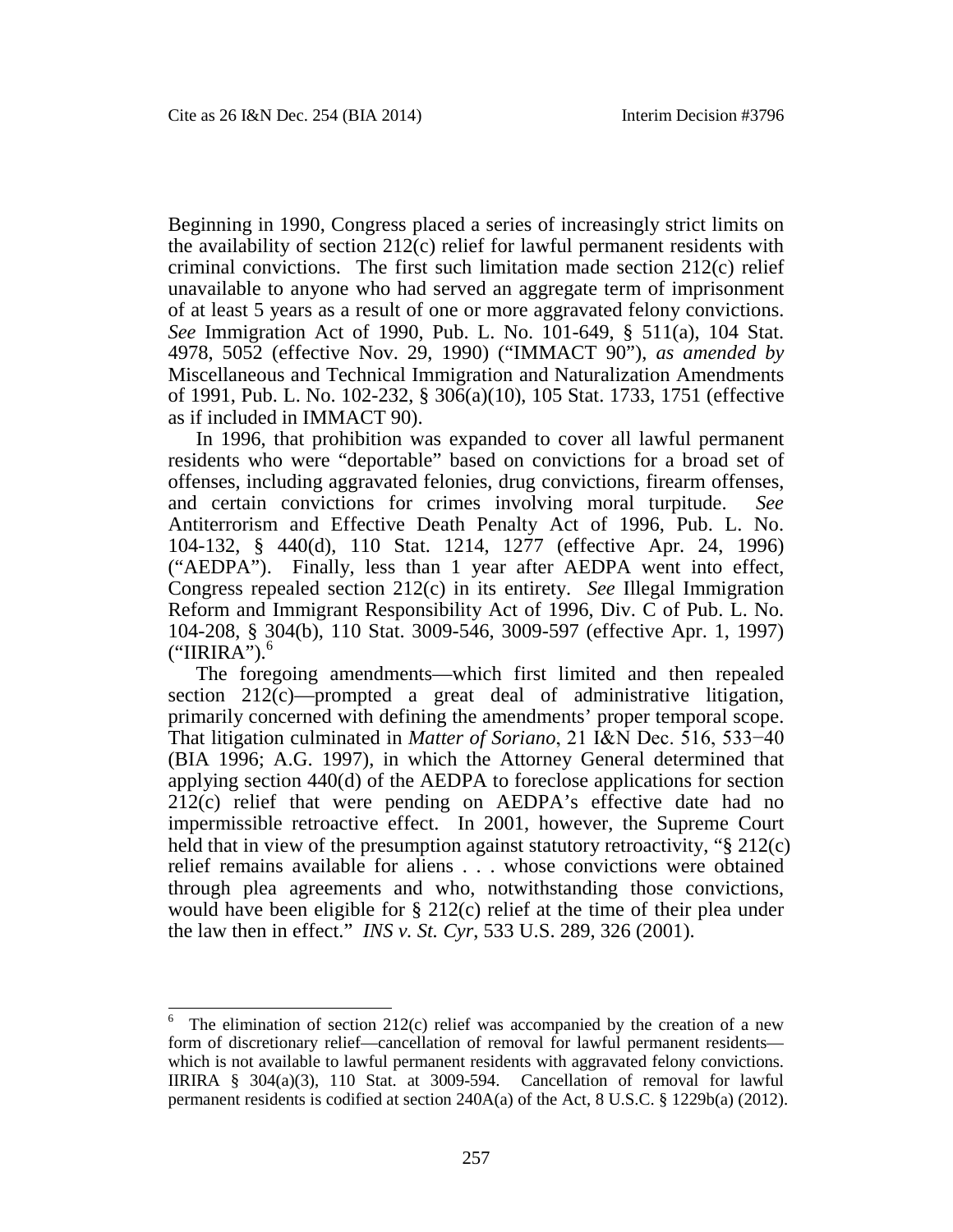# B. "Statutory Counterpart" Rule and *Judulang*

Various issues relating to the availability of section 212(c) relief nevertheless remained. The text of section 212(c) has always been framed in terms of the "admission" of lawful permanent residents who are returning to the United States after traveling abroad. In the 1970s, however, judicial and administrative determinations relying on constitutional considerations resulted in the extension of section 212(c) relief to many lawful permanent residents who had never left the United States—and thus were not seeking "admission," either currently or nunc pro tunc—and who were "deportable" based on conduct similar to that described in the grounds of exclusion at section 212(a) of the Act. *See, e.g.*, *Francis v. INS*, 532 F.2d 268 (2d Cir. 1976); *Matter of Silva*, 16 I&N Dec. 26 (BIA 1976).<sup>7</sup>

The expansion of section 212(c) beyond its text has presented difficult line-drawing problems for the Board over the years. *See Judulang v. Holder*, 132 S. Ct. at 488−89. In the wake of *St. Cyr*, however, the Attorney General declared by means of a regulation that section 212(c) relief was unavailable to any lawful permanent resident who was deportable or removable "on a ground which does not have a statutory counterpart in section 212 of the Act." 8 C.F.R. § 1212.3(f)(5); *see also* Executive Office for Immigration Review; Section 212(c) Relief for Aliens With Certain Criminal Convictions Before April 1, 1997, 69 Fed. Reg. 57,826, 57,831−32 (Sept. 28, 2004) (Supplementary Information). Applying that regulation, we issued two precedents holding that lawful permanent residents who were deportable under the "sexual abuse of a minor" and "crime of violence" aggravated felony categories—sections 101(a)(43)(A) and (F) of the Act, respectively—were ineligible for section 212(c) relief because those categories lacked substantially equivalent statutory counterparts in the inadmissibility grounds. *Matter of Brieva*, 23 I&N Dec. 766 (BIA 2005) (crime of violence); *Matter of Blake*, 23 I&N Dec. 722 (BIA 2005) (sexual abuse of a minor).

As discussed, the *Judulang* Court invalidated as "arbitrary and capricious" the understanding of the statutory counterpart rule embodied in *Brieva* and *Blake*, but it did not preclude us from fashioning an alternative rule, "so long as it comports with everything held in both this decision and *St. Cyr*." *Judulang v. Holder*, 132 S. Ct. at 490. Our initial task, then, is to determine what *Judulang* and *St. Cyr* require.

With the passage of IIRIRA, the former grounds of "exclusion" came to be identified as grounds of "inadmissibility."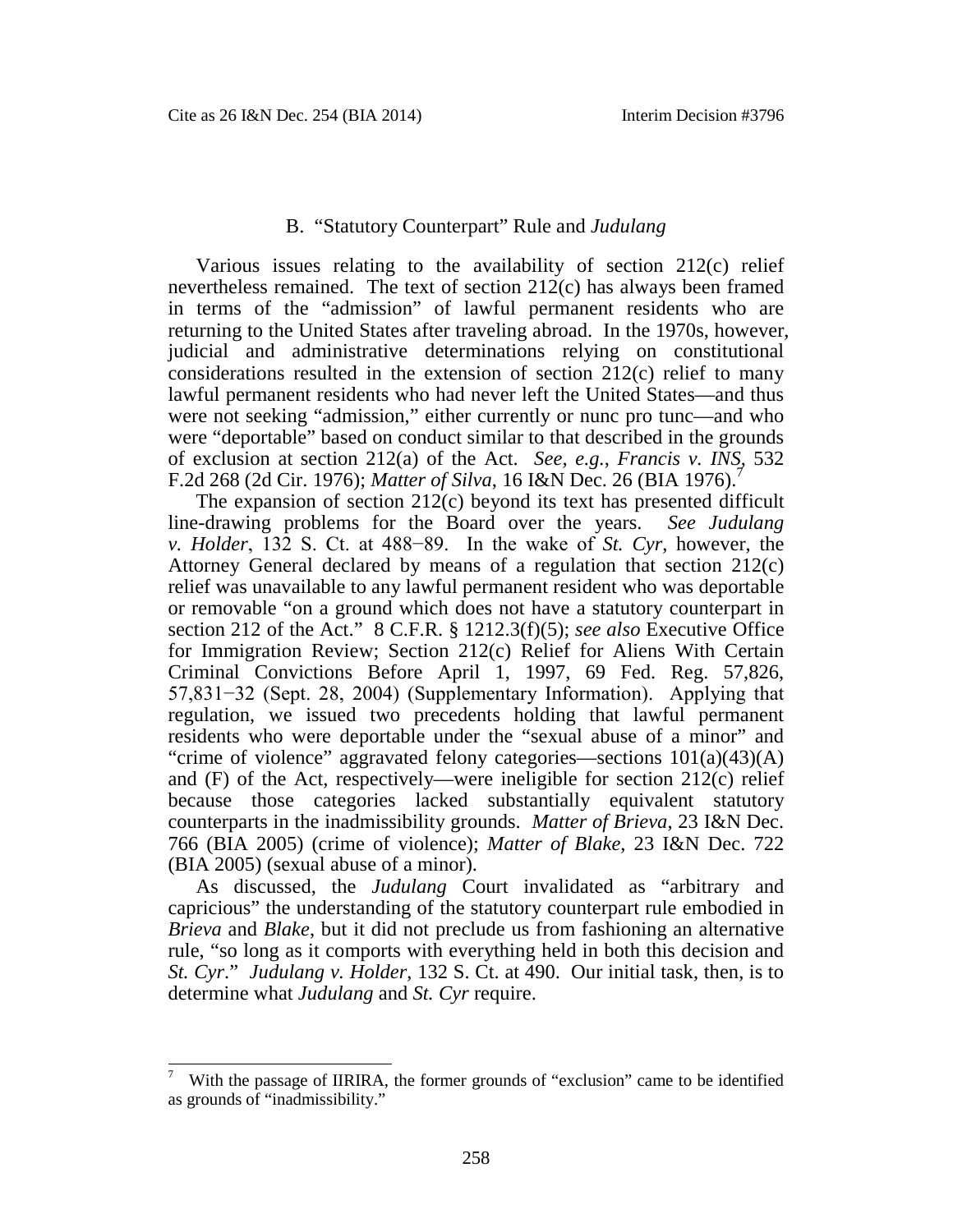#### C. Lessons of *St. Cyr* and *Judulang*

A guiding principle underlying *St. Cyr* is that Congress did not express a clear intention that the AEDPA and IIRIRA amendments relating to section 212(c) would operate in a manner that would have a "retroactive effect." Thus, denying section 212(c) relief to a lawful permanent resident on the basis of those amendments is impermissible if such denial "attaches a new disability, in respect to transactions or considerations already past." *INS v. St. Cyr*, 533 U.S. at 321 (quoting *Landgraf v. USI Film Products*, 511 U.S. 244, 269 (1994)) (internal quotation mark omitted). In the wake of *St. Cyr*, the Supreme Court has also clarified that an alien challenging the allegedly retroactive application of an amendment to the Act is not required to prove that he actually relied on prior law when structuring his conduct. *Vartelas v. Holder*, 132 S. Ct. 1479, 1490−91 (2012).

The fundamental lesson of *Judulang* is that a deportable lawful permanent resident cannot be declared ineligible for section 212(c) relief on the basis of mechanical distinctions arising from the structure of the immigration statute. Instead, any distinction drawn between two different classes of removable lawful permanent residents "must be tied, even if loosely, to the purposes of the immigration laws or the appropriate operation of the immigration system." *Judulang v. Holder*, 132 S. Ct. at 485. Ultimately, this means that any approach to section 212(c) eligibility that places one removable lawful permanent resident in a less advantageous position than another must embody a rational judgment regarding the individuals' relative "fitness to remain in the country." *Id.*

#### III. ANALYSIS

After *St. Cyr* and *Judulang*, the basic question remains: which deportable lawful permanent residents may apply for section 212(c) relief?

In all its various iterations, the statutory language of section 212(c) has limited the availability of relief to individuals who are "aliens lawfully admitted for permanent residence" who have accrued at least 7 consecutive years of "lawful unrelinquished domicile" in the United States. Section 212(c) of the Act. Those requirements remain in effect. *See* 8 C.F.R.  $\S 1212.3(f)(1)$ -(2).<sup>8</sup> [F](#page-5-0)urther, section 212(c) relief is unavailable to those

<span id="page-5-0"></span>The requirement that an applicant for section  $212(c)$  relief be an alien "lawfully admitted for permanent residence" means that such relief is unavailable to individuals who obtained lawful permanent resident status by fraud or who otherwise lacked entitlement to it. *See, e.g.*, *Matter of T-*, 6 I&N Dec. 136, 137−38 (BIA, A.G. 1954); *see also Monet v. INS*, 791 F.2d 752, 753−54 (9th Cir. 1986); (continued . . .)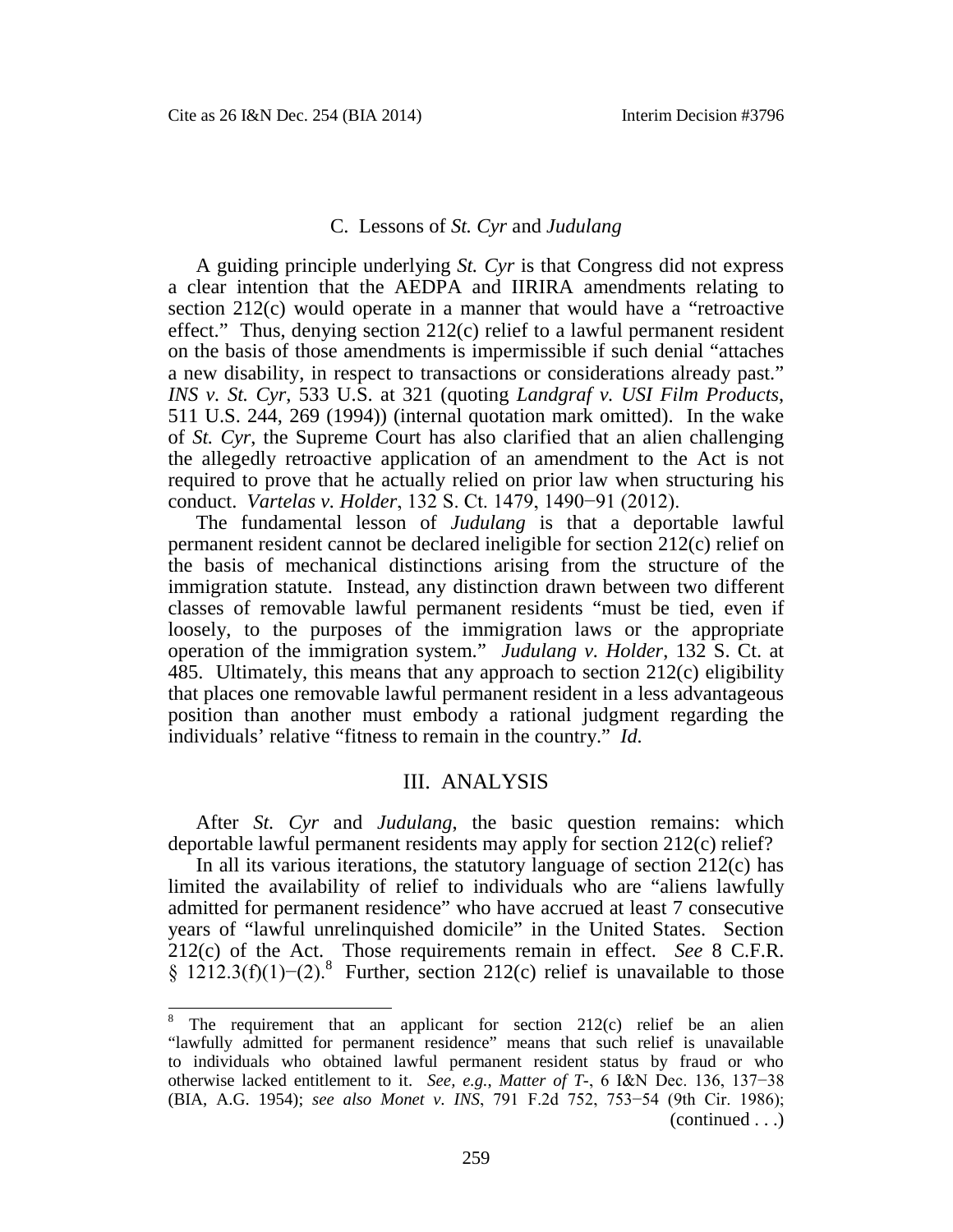\_\_\_\_\_\_\_\_\_\_\_\_\_\_\_\_\_\_\_\_\_\_\_\_\_\_\_\_\_\_\_

who have engaged in terrorism, espionage, sabotage, or other acts that are incompatible with the vital national security interests of the United States. In practice, this limitation excludes individuals whose conduct makes them inadmissible under sections  $212(a)(3)(A)$ , (B), (C), or (E), or  $(10)(C)$  of the Act.[9](#page-6-0) *See* 8 C.F.R. § 1212.3(f)(3).

Following the IMMACT 90 amendments, section 212(c) relief also remains unavailable to the class of individuals who were convicted of one or more aggravated felonies between November 29, 1990, and April 24, 1996, and who have served for such felony or felonies an aggregate term of imprisonment of at least 5 years. *See, e.g.*, *Lawrence v. Holder*, 717 F.3d 1036, 1039−41 (9th Cir. 2013); *Lupera-Espinoza v. Att'y Gen. of U.S.*, 716 F.3d 781, 786−88 (3d Cir. 2013); *Perriello v. Napolitano*, 579 F.3d 135, 142−43 (2d Cir. 2009); *Fernandes Pereira v. Gonzales*, 417 F.3d 38, 44−46 (1st Cir. 2005).<sup>[10](#page-6-1)</sup> Further, section 440(d) of the AEDPA requires that section 212(c) relief be denied to anyone whose plea or conviction was entered between April 24, 1996, and April 1, 1997, and "who is deportable by reason of having committed any criminal offense covered in section  $237(a)(2)(A)(iii)$ , (B), (C), or (D), or any offense covered by section  $237(a)(2)(A)(ii)$  for which both predicate offenses are, without regard to the date of their commission, otherwise covered by section  $237(a)(2)(A)(i)$ ." *See, e.g.*, *Moreno-Bravo v. Gonzales*, 463 F.3d 253, 264 (2d Cir. 2006). *See generally Matter of Fortiz*, 21 I&N Dec. [11](#page-6-2)99 (BIA 1998).<sup>11</sup> Finally,

*Matter of Longstaff*, 716 F.2d 1439, 1441−42 (5th Cir. 1983); *cf. Matter of Koloamatangi*, 23 I&N Dec. 548, 549−51 (BIA 2003) (addressing cancellation of removal).

<span id="page-6-0"></span><sup>9</sup> Section  $212(a)(3)(A)$  pertains to any individual who a consular officer or the Attorney General knows or has reasonable ground to believe is seeking to enter the United States to engage in espionage, sabotage, political subversion, and the like. Section  $212(a)(3)(B)$ covers terrorists and those affiliated with terrorist organizations. Section  $212(a)(3)(C)$ covers individuals whose presence in the United States would, in the reasonable judgment of the Secretary of State, have adverse foreign policy consequences. Section 212(a)(3)(E) relates to participants in genocide, torture, extrajudicial killings, or Nazi persecution. Section  $212(a)(10)(C)$ , which was at section  $212(a)(9)(C)$  of the Act prior to the repeal of section 212(c), covers individuals who have engaged in acts of international child abduction.

<span id="page-6-1"></span>This prohibition is inapplicable by regulation to any aggravated felony conviction resulting from a plea agreement made before November 29, 1990. *See* 8 C.F.R. § 1212.3(f)(4)(ii); *see also Toia v. Fasano*, 334 F.3d 917, 919−21 (9th Cir. 2003).

<span id="page-6-2"></span><sup>&</sup>lt;sup>11</sup> However, the AEDPA and IIRIRA amendments to section 212(c) are inapplicable irrespective of *St. Cyr*—to any alien who is in *deportation* proceedings that commenced prior to April 24, 1996. *See* IIRIRA § 309(c)(1), 110 Stat. at 3009-625; *see also* 8 C.F.R.  $\S$  1212.3(g). Further, IIRIRA's repeal of section 212(c) is inapplicable to any alien in *deportation* proceedings, even if those proceedings commenced after April 24, 1996, and even where a conviction providing a basis (or an additional basis) for deportability was (continued . . .)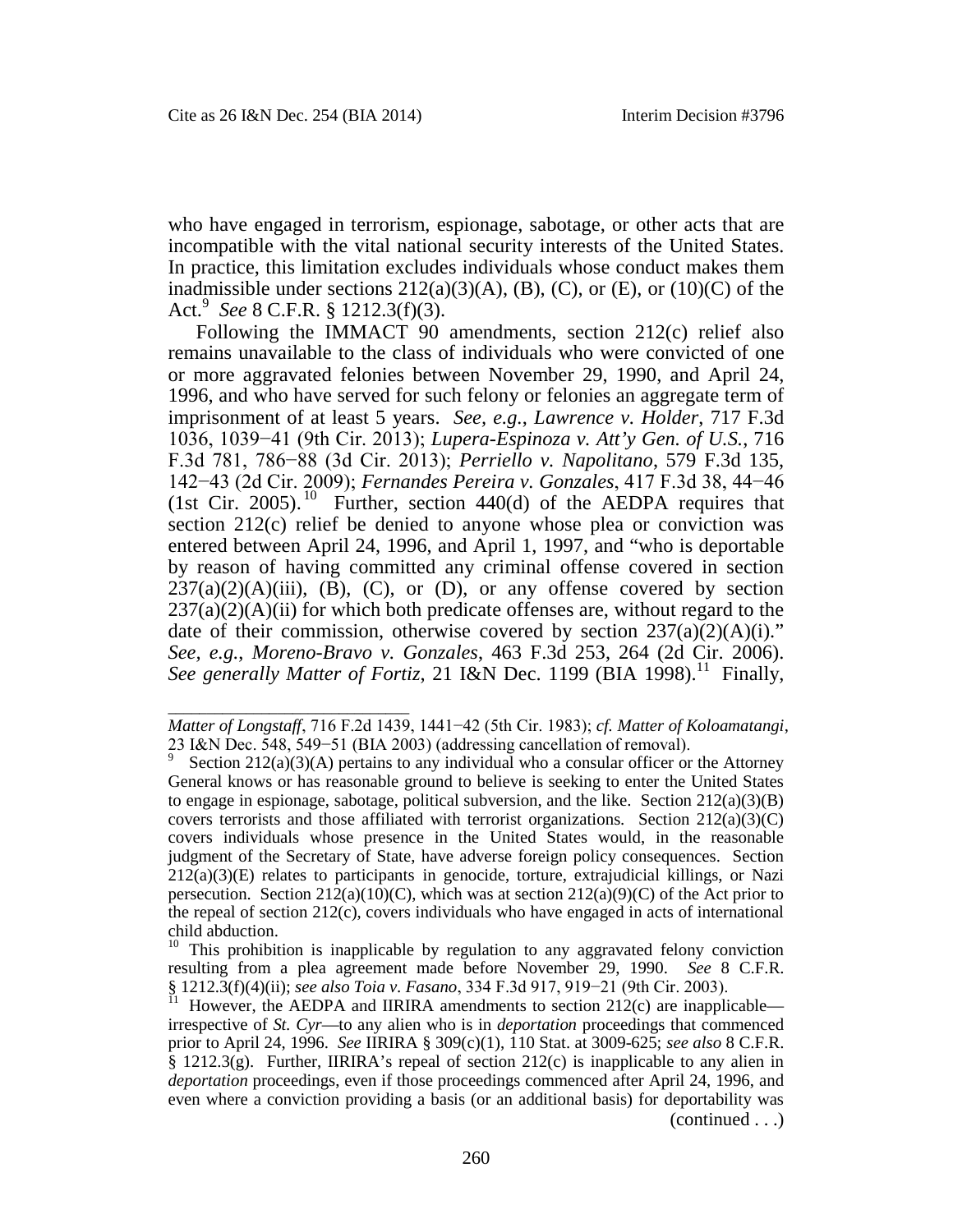\_\_\_\_\_\_\_\_\_\_\_\_\_\_\_\_\_\_\_\_\_\_\_\_\_\_\_\_\_\_\_

section 212(c) relief is unavailable to any individual in post-IIRIRA removal proceedings who is removable by virtue of pleas or convictions entered on or after April 1, 1997. *See, e.g.*, *Perez v. Elwood*, 294 F.3d 552, 562 (3d Cir. 2002).

In seeking to establish eligibility criteria for lawful permanent residents who are not subject to the foregoing limitations, we are guided by the lessons of *Judulang* and *St. Cyr*. That is, we must avoid standards that arbitrarily exclude people from eligibility for relief without regard to their relative "fitness to remain in the United States" while also taking care to avoid applying the AEDPA or IIRIRA amendments in a manner that would have an impermissible retroactive effect. *Judulang v. Holder*, 132 S. Ct. at 485. Our present task is to determine how these lessons should be implemented in actual cases.

## A. "Fitness To Remain in the United States"

In response to our supplemental briefing request, the parties and amici have proposed several competing standards for identifying those deportable lawful permanent residents whom we should deem "fit[] to remain in the United States" as applicants for section 212(c) relief. *Id.* We address the merits of each proposed standard in turn.

#### 1. *Blake v. Carbone* Approach

In his supplemental brief, the respondent urges us to adopt the approach embodied in *Blake v. Carbone*, 489 F.3d 88, 101−03 (2d Cir. 2007), in which the United States Court of Appeals for the Second Circuit held that section 212(c) relief is available to an otherwise eligible applicant if his conviction would render a similarly situated person inadmissible under section 212(a) of the Act, irrespective of whether the pertinent inadmissibility ground is precisely a "counterpart" of or "comparable" to the deportability ground under which the applicant is charged. Because of the categories specified under the criminal grounds of removability, this approach often requires a deportable lawful permanent resident to show that his offense is covered by section  $212(a)(2)(A)(i)(I)$  of the Act, the inadmissibility ground that pertains to a crime (or crimes) involving moral turpitude.

entered on or after April 1, 1997. *See, e.g.*, *Pascua v. Holder*, 641 F.3d 316 (9th Cir. 2011). Further still, the AEDPA amendments do not apply to aliens in pre-IIRIRA *exclusion* proceedings. *See Matter of Fuentes-Campos*, 21 I&N Dec. 905 (BIA 1997).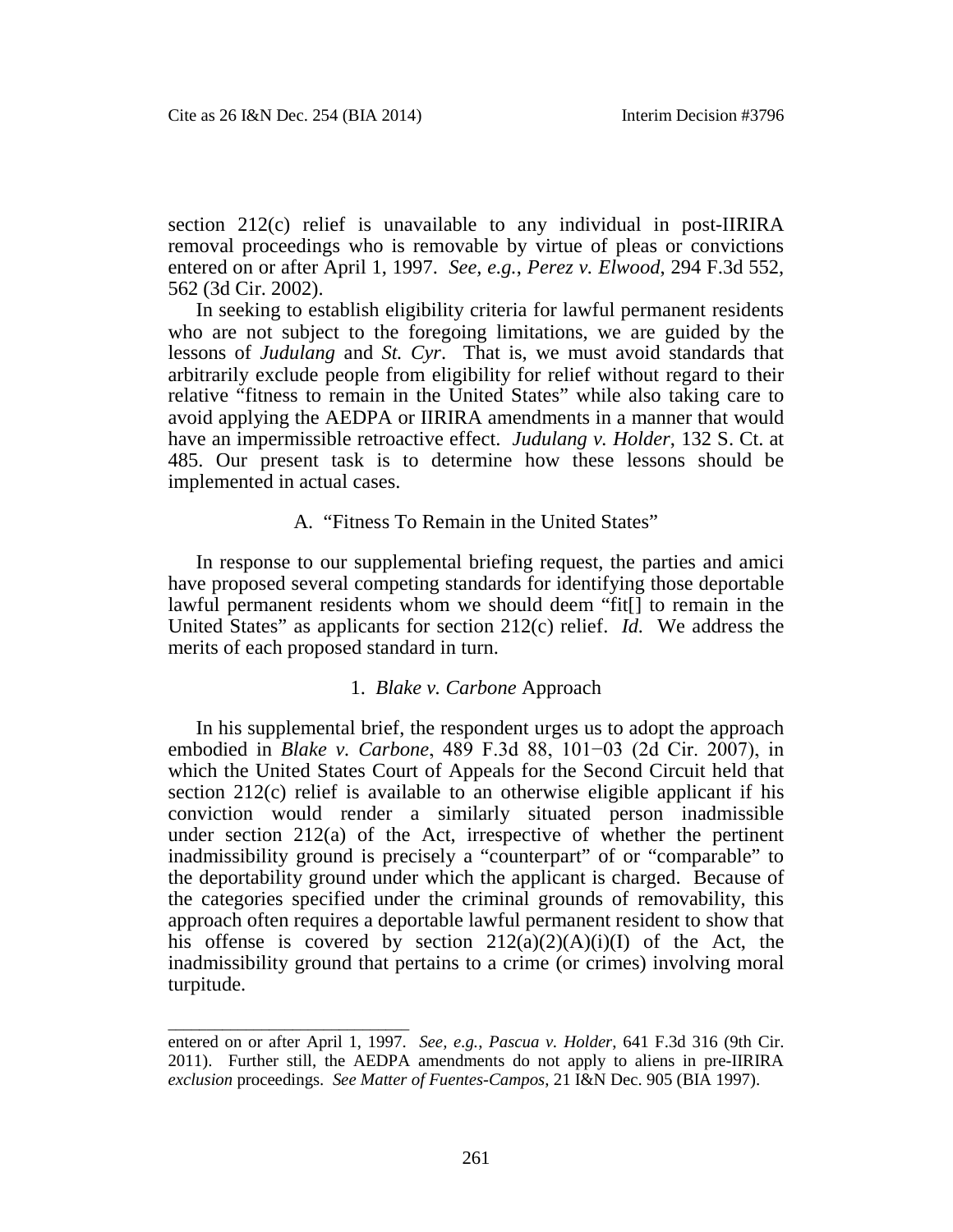The application of *Blake v. Carbone* would perhaps be straightforward in most cases. Indeed, applying that approach to the present facts would probably lead to the uncomplicated conclusion that the respondent is eligible for section 212(c) relief, since his offense of conviction conspiracy to commit arson—is likely a crime involving moral turpitude under section 212(a)(2)(A)(i)(I) of the Act. *See Da Silva Neto v. Holder*, 680 F.3d 25 (1st Cir. 2012) (holding that malicious destruction of property under Massachusetts law is a crime involving moral turpitude); *Vuksanovic v. U.S. Att'y Gen.*, 439 F.3d 1308 (11th Cir. 2006) (holding that second-degree arson under Florida law is a crime involving moral turpitude). As the DHS and amici point out in their briefs, however, this approach has some drawbacks.

The *Blake v. Carbone* approach has some of the same mechanical features as the statutory counterpart rule, placing deportable lawful permanent residents in the position of having to squeeze their deportable offenses into often ill-fitting grounds of inadmissibility. As a result, application of this approach can lead to the denial of relief for reasons that turn on the structure of the immigration law but that do not relate to the applicant's objective "fitness" to remain in the United States. A few brief examples serve to illustrate the point.

Some convictions for a crime involving moral turpitude that render aliens deportable do not render them inadmissible because of the "petty offense exception" in section 212(a)(2)(A)(ii)(II) of the Act. *See Matter of Cortez*, 25 I&N Dec. 301 (BIA 2010). Under a faithful reading of *Blake v. Carbone*, some lawful permanent residents who are deportable for such convictions would thus be ineligible for section 212(c) relief solely because their crimes are too minor to render a similarly situated alien inadmissible.

Likewise, lawful permanent residents who are deportable under section  $237(a)(2)(C)$  of the Act on the basis of relatively minor convictions for firearms possession would be ineligible for a section 212(c) waiver under the Second Circuit's test because such crimes are not turpitudinous. *See Matter of Granados*, 16 I&N Dec. 726 (BIA 1979) (holding that carrying a concealed firearm is not a crime involving moral turpitude), *aff'd*, 624 F.2d 191 (9th Cir. 1980). But lawful permanent residents who actually use firearms to inflict or threaten harm to victims would be eligible for relief because the violent character of their crimes would serve to "elevate" them to the level of crimes involving moral turpitude. *See Matter of Medina*, 15 I&N Dec. 611 (BIA 1976) (holding that assault with a deadly weapon is a crime involving moral turpitude), *aff'd*, 547 F.2d 1171 (7th Cir. 1977).

Moreover, some lawful permanent residents are deportable based on convictions for aggravated felony "theft offenses" that would not render similarly situated aliens inadmissible for crimes involving moral turpitude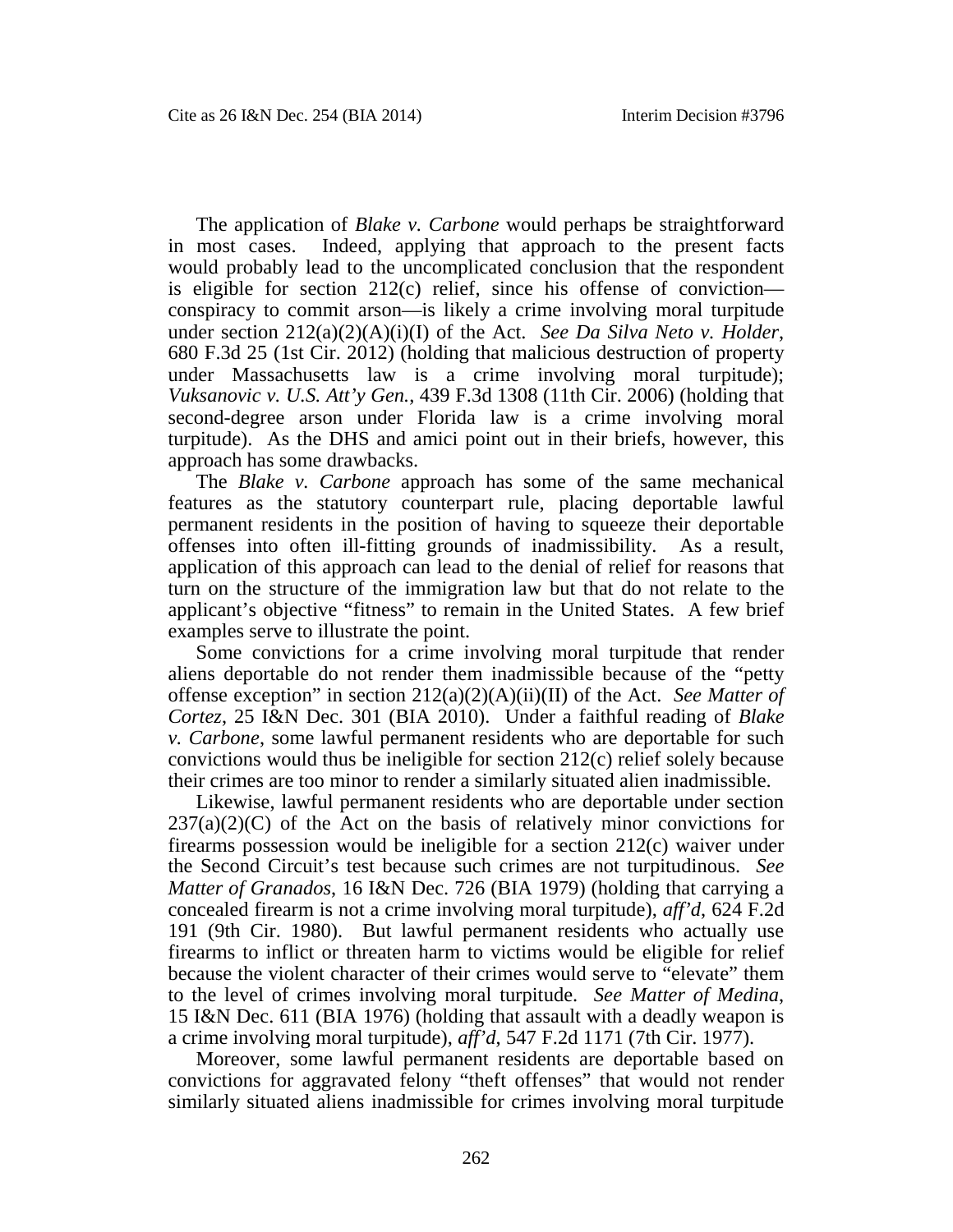because the convictions arose under statutes encompassing a temporary taking of property. *See Matter of V-Z-S-*, 22 I&N Dec. 1338, 1350 n.12 (BIA 2000) (noting that temporary takings qualify as "theft offenses" even though they have traditionally not been considered turpitudinous).

It would be incongruous to exclude a deportable lawful permanent resident from eligibility for relief on the ground that his crime is not serious or turpitudinous enough to render a similarly situated alien inadmissible. Indeed, an approach to section 212(c) eligibility that would exclude only the *least* culpable offenders from relief cannot be said to have a rational connection to the goals or purposes of the immigration system. *See Judulang v. Holder*, 132 S. Ct*.* at 485 ("[T]he BIA's approach must be tied, even if loosely, to the purposes of the immigration laws or the appropriate operation of the immigration system.").

## 2. *Abebe v. Mukasey* Approach

In its amicus brief, the Federation for American Immigration Reform ("FAIR") expresses the view that the Supreme Court's decision in *Judulang* militates in favor of a strict textual interpretation of section 212(c). FAIR thus supports a "clean slate" approach similar to that adopted by the Ninth Circuit in *Abebe v. Mukasey*, 554 F.3d 1203 (9th Cir. 2009) (en banc) (per curiam), which held that the Constitution does not require that section 212(c) relief be made available to any deportable lawful permanent residents. There are several insurmountable obstacles to our adoption of the *Abebe* approach.

First, as we noted in *Matter of Moreno-Escobosa*, 25 I&N Dec. 114 (BIA 2009), the Attorney General has promulgated a regulation that authorizes many deportable lawful permanent residents to seek section 212(c) waivers. 8 C.F.R. § 1212.3. That regulation has the force and effect of law as to this Board, so we are bound to effectuate it absent a contrary directive from a reviewing court or the Attorney General. *See Matter of Fede*, 20 I&N Dec. 35, 36 (BIA 1989); *see also Pascua v. Holder*, 641 F.3d 316, 319 n.2 (9th Cir. 2011) (stating that *Abebe* did not undermine the validity of regulations extending section 212(c) relief to the deportation context).

FAIR maintains that *Judulang* has undermined the rationale of *Moreno-Escobosa* by casting doubt on the validity of 8 C.F.R. § 1212.3. We disagree. The Supreme Court's decision in *Judulang* affected 8 C.F.R.  $§$  1212.3(f)(5), which contains the "statutory counterpart" requirement, but the regulation as a whole is presumed to be severable from that provision, because it remains "'fully operative' and workable administrative machinery" even if the statutory counterpart requirement (or an aspect of it) is deleted. *INS v. Chadha*, 462 U.S. 919, 934−35 (1983) (discussing the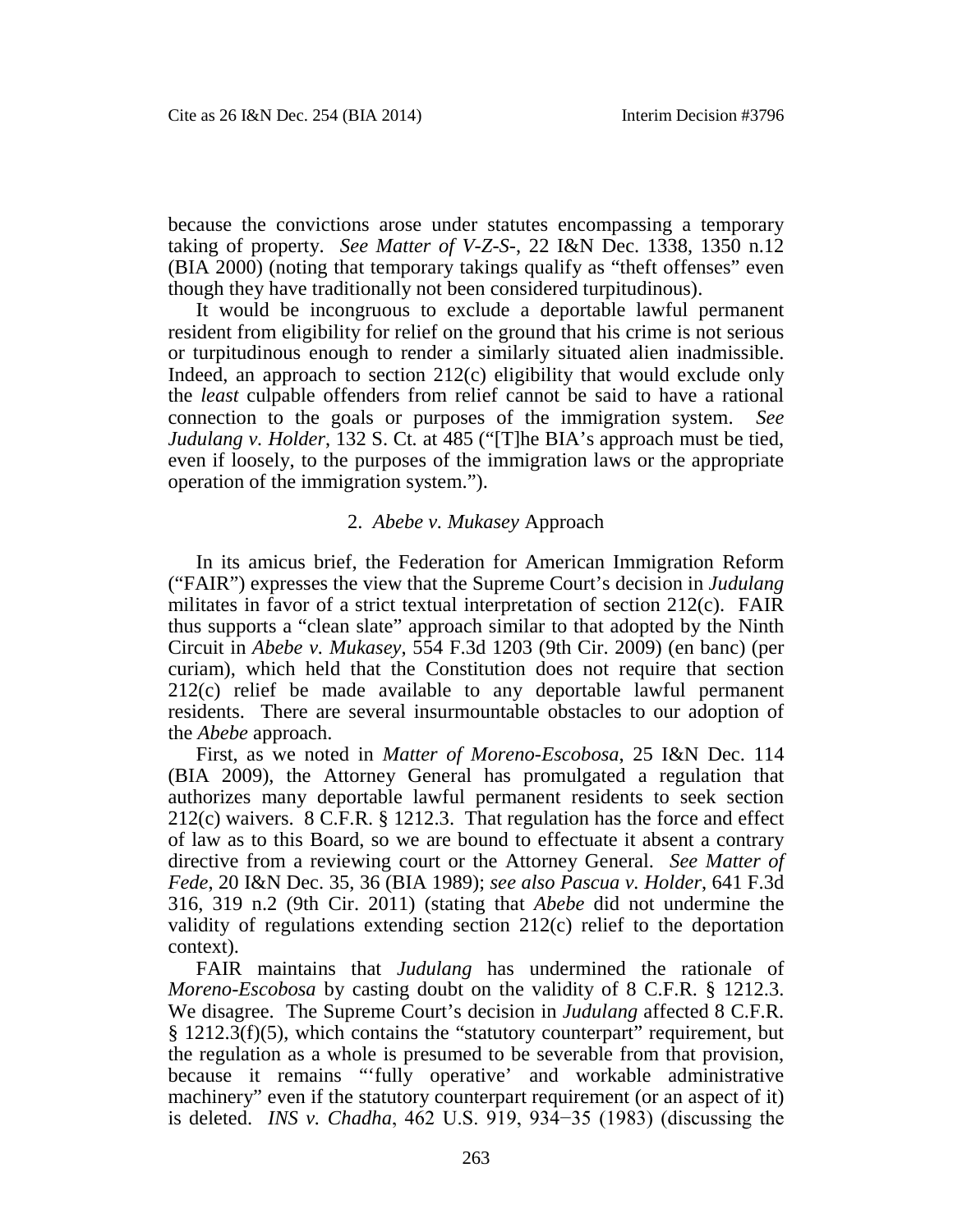severability of statutes). Since 8 C.F.R. § 1212.3 has not been abrogated through the regulatory process or invalidated in its entirety by the Supreme Court or any circuit court of appeals, we must follow it to the extent we can.

Our reluctance to adopt the *Abebe* approach is "further influenced by the presumption that the Federal immigration laws are intended to have uniform nationwide application and to implement a unitary Federal policy." *Matter of Velazquez-Herrera*, 24 I&N Dec. 503, 508 (BIA 2008). We would face an obstacle to adopting the *Abebe* approach as a nationwide administrative rule, even if the regulations permitted us to, because that approach may well conflict with the Second Circuit's constitutional rulings in *Blake v. Carbone* and *Francis v. INS*. Because the Second Circuit has already held that denial of section 212(c) relief would pose serious constitutional problems for deportable lawful permanent residents whose offenses are encompassed by the grounds of inadmissibility, we arguably are not free to adopt FAIR's proposed interpretation in Second Circuit cases. *Cf. Edward J. DeBartolo Corp. v. Fla. Gulf Coast Bldg. & Constr. Trades Council*, 485 U.S. 568, 575−78 (1988) (holding that the imperative of constitutional avoidance trumps traditional principles of administrative deference).

Finally, declaring virtually all deportable lawful permanent residents ineligible for section 212(c) relief would constitute an abrupt departure from more than 30 years of established practice and would prejudicially upset the reasonable expectations of a great many individuals. *See SEC v. Chenery Corp*., 332 U.S. 194, 203 (1947); *ARA Servs., Inc. v. NLRB*, 71 F.3d 129, 135−36 & n.3 (4th Cir. 1995); *Retail, Wholesale and Dep't Store Union, AFL-CIO v. NLRB*, 466 F.2d 380, 390 (D.C. Cir. 1972).

## 3. *Hernandez-Casillas* Approach

The American Immigration Lawyers Association ("AILA") urges us to adopt an approach similar to that we espoused in *Matter of Hernandez-Casillas*, 20 I&N Dec. 262 (BIA 1990; A.G. 1991). In that 1990 case, we broadened the availability of section 212(c) relief by making it "applicable to all grounds of deportability with the exception of those comparable to the exclusion grounds expressly excluded by section 212(c) [such as those relating to terrorists, saboteurs, and war criminals], rather than limiting it, as now, to grounds of deportability having equivalent exclusion provisions." *Id*. at 266. That broader approach, we noted, was no less "logical" than limiting section 212(c) relief to aliens covered by grounds of deportability having "equivalent" exclusion provisions and had "the benefit of alleviating potential hardships to sometimes deserving aliens." *Id*. However, in 1991, the Attorney General overruled our decision in *Hernandez-Casillas* in favor of an approach to section 212(c)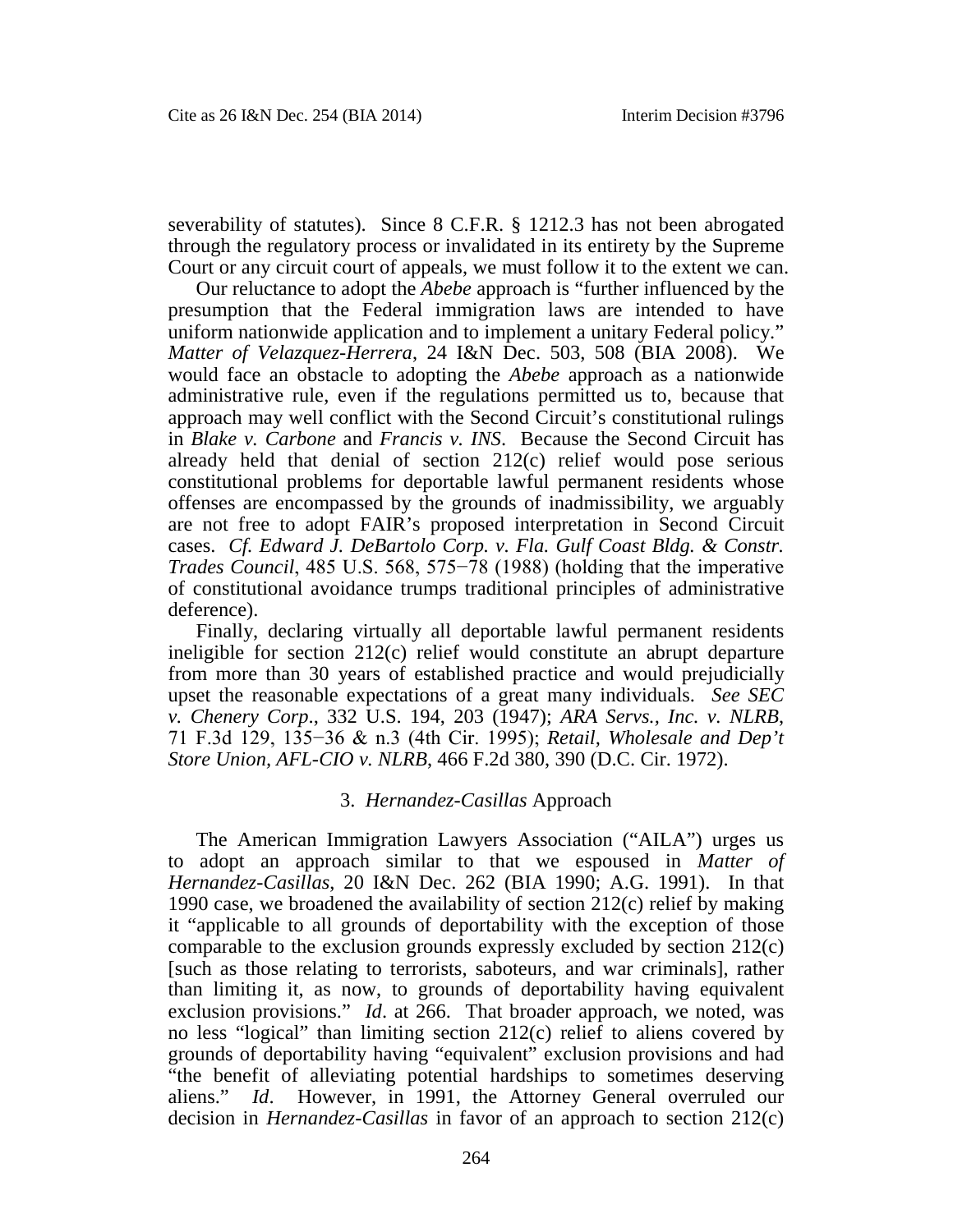eligibility that more closely resembled the "statutory counterpart" rule. *Id.* at 280−93.

#### 4. The Approach We Now Adopt

After careful consideration of intervening developments, we conclude that an approach resembling the one we adopted in *Hernandez-Casillas* is the only option that allows us to fully implement the *Judulang* Court's mandate. Alone among the available alternatives, it places inadmissible and deportable lawful permanent residents on a truly level playing field while disregarding mechanical distinctions that arise from the statutory structure and that bear no relation either to deportable aliens' fitness to remain in this country or to the overall purposes of the immigration laws. Importantly, moreover, it provides applicants, attorneys, and adjudicators with a straightforward test of eligibility for relief that is far better adapted to the "streamlined" nature of removal proceedings than any of the plausible alternatives.

We recognize that this approach is in tension with the regulatory "statutory counterpart" requirement of  $8$  C.F.R.  $\S$  1212.3(f)(5), as well as with the Attorney General's understanding of that requirement, which is reflected in his own *Hernandez-Casillas* decision and the Supplementary Information accompanying the promulgation of the regulation. *See* 69 Fed. Reg. at 57,831−32. Regulations and precedents of the Attorney General are ordinarily binding upon us. *See, e.g.*, *Matter of E-L-H-*, 23 I&N Dec. 814 (BIA 2005); *Matter of Ponce De Leon*, 21 I&N Dec. 154, 158−59 (BIA 1996). But in this instance, those authorities embody an understanding of the law that has been superseded by the Supreme Court's intervening decision in *Judulang*. [12](#page-11-0) We therefore conclude that we must reevaluate the proper approach to section 212(c) eligibility de novo in view of the criteria and instructions set forth by the Supreme Court. We are obligated to

<span id="page-11-0"></span><sup>&</sup>lt;sup>12</sup> Citing the Attorney General's decision in *Hernandez-Casillas* as supporting authority, the Supplementary Information accompanying the section 212(c) regulations at 8 C.F.R. § 1212.3 endorsed as "correct" a commenter's view that "an alien charged and found deportable as an aggravated felon is not eligible for section 212(c) relief 'if there is no comparable ground of inadmissibility for the specific *category* of aggravated felony charged.'" 69 Fed. Reg. at 57,831 (Supplementary Information). As examples of categories that lacked the requisite "comparable ground," it identified "sexual abuse of a minor" and "crime of violence"—the aggravated felonies at issue in *Matter of Blake*, 23 I&N Dec. at 722, and *Matter of Brieva*, 23 I&N Dec. at 766. *Id.* Thus, the Supplementary Information characterizes the Attorney General's decision in *Hernandez-Casillas* as reflecting an understanding of the statutory counterpart rule that we are no longer able to apply because it is incompatible with *Judulang*.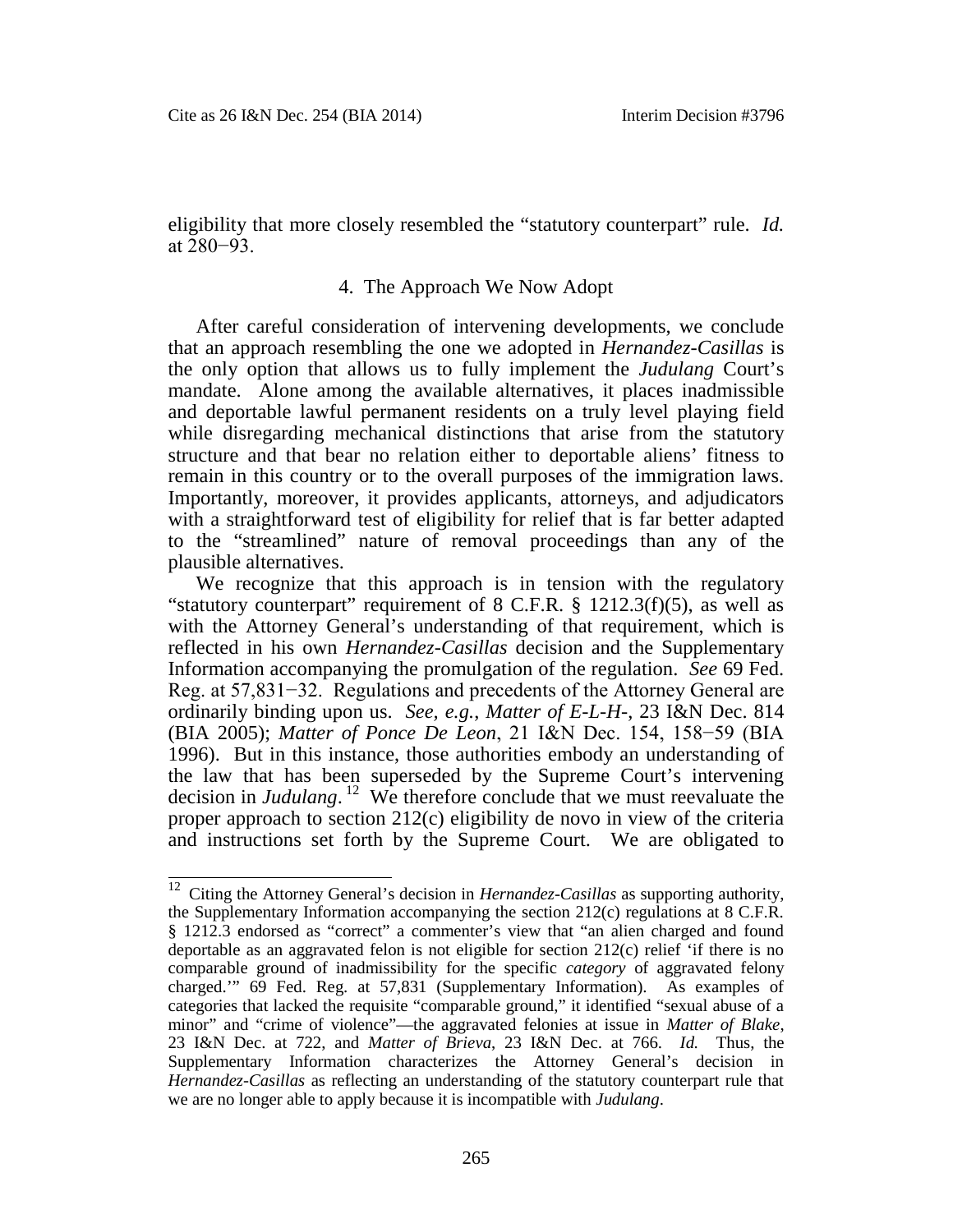implement the Supreme Court's mandate in lieu of any arguably conflicting authorities that would otherwise bind us.

In light of the foregoing, we now hold that otherwise qualified applicants may apply for section 212(c) relief in removal proceedings to waive *any* ground of deportability, *unless* the applicant is subject to the grounds of inadmissibility under sections  $212(a)(3)(A)$ , (B), (C), or (E), or (10)(C) of the Act. *See* 8 C.F.R. § 1212.3(f)(3).

#### B. Retroactivity

Our adoption of the foregoing eligibility criteria should eliminate most arbitrary and capricious distinctions between lawful permanent residents, but it is not the end of the story because section  $212(c)$  relief remains available in post-IIRIRA removal proceedings (or in pre-IIRIRA deportation proceedings in which AEDPA would otherwise preclude relief) *only* where the pertinent lawful permanent resident's subjection to the AEDPA and IIRIRA amendments would attach a "new disability, in respect to transactions or considerations already past." *INS v. St. Cyr*, 533 U.S. at 321 (citation omitted). The following discussion establishes uniform standards for identifying those lawful permanent residents.

#### 1. Plea Versus Trial

The alien in *St. Cyr* entered a pre-AEDPA *guilty plea* to an offense that rendered him deportable (but eligible for a section 212(c) waiver) at the time of conviction. Thus it is settled that AEDPA's restriction of section 212(c) relief and IIRIRA's subsequent repeal of that section cannot be applied to individuals in that specific posture, most of whom would have had good reason to rely on the availability of a section 212(c) waiver when deciding whether a plea was in their best interest. Consensus becomes more elusive, however, as the reliance-based interests of individual applicants become less obvious.

By its literal terms, the *St. Cyr* Court's holding applied only to "aliens . . . whose convictions were obtained through *plea agreements* and who, notwithstanding those convictions, would have been eligible for § 212(c) relief at the time of their *plea* under the law then in effect." *INS v. St. Cyr*, 533 U.S. at 326 (emphasis added). Noting that "[p]lea agreements involve a *quid pro quo* between a criminal defendant and the government," the *St. Cyr* Court determined that "preserving the possibility of [section 212(c)] relief would have been one of the principal benefits sought by defendants deciding whether to accept a plea offer or instead to proceed to trial." *Id*. at 321, 323.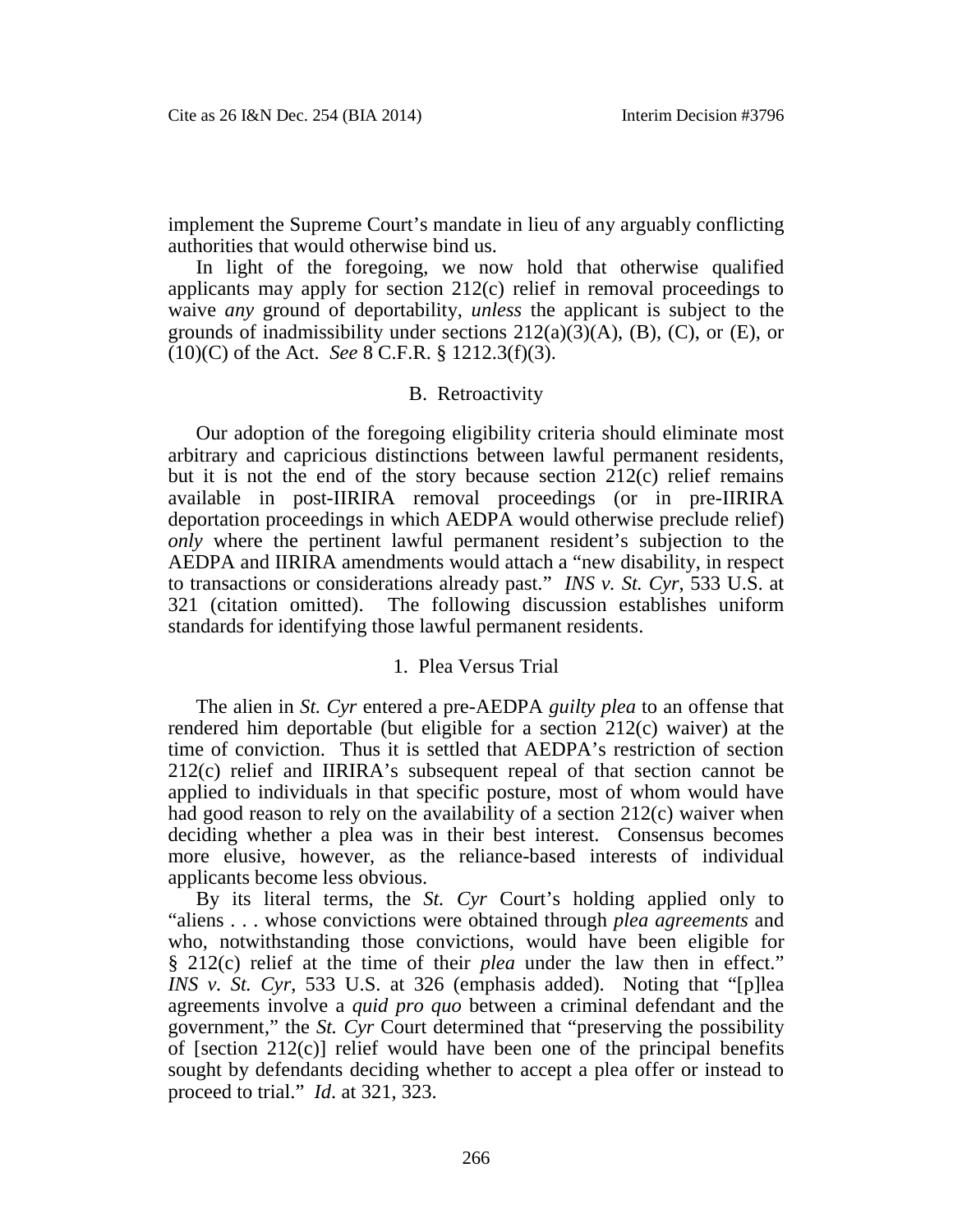The *St. Cyr* Court's focus on the contractual nature of plea agreements has led some reviewing courts to conclude that the AEDPA and IIRIRA amendments have no impermissible retroactive effect on individuals who were convicted of deportable offenses after trial, on the theory that such individuals cannot demonstrate detrimental reliance on the potential availability of section 212(c) relief. *See, e.g.*, *Kellermann v. Holder*, 592 F.3d 700, 705−07 (6th Cir. 2010); *Ferguson v. U.S. Att'y Gen.*, 563 F.3d 1254, 1271 (11th Cir. 2009). Initially, the Attorney General promulgated a set of 2004 regulatory amendments to 8 C.F.R. § 1212.3 that implemented *St. Cyr* by categorically declaring section 212(c) relief unavailable underthat regulatory provision to any individual convicted after trial.<sup>13</sup> *See* 69 Fed. Reg. at 57,828, 57,835 (codified at 8 C.F.R. § 1212.3(h)). Subsequently, a series of decisions by various courts further developed this issue.

The Second Circuit, which initially declared section 212(c) relief unavailable to lawful permanent residents with trial-based convictions, subsequently refined its jurisprudence by holding that the retroactivity of the AEDPA and IIRIRA amendments must be assessed case by case where the applicant was convicted after a trial, with the burden being on the applicant to demonstrate that he actually relied on the availability of section 212(c) relief when deciding to go to trial. *See Walcott v. Chertoff*, 517 F.3d 149, 154−55 (2d Cir. 2008).

The Third, Eighth, and Tenth Circuits have taken a different approach, concluding that the AEDPA and IIRIRA amendments were impermissibly retroactive vis-à-vis aliens who went to trial before April 24, 1996, *without regard* to subjective reliance. *See Lovan v. Holder*, 574 F.3d 990, 993−94 (8th Cir. 2009); *Hem v. Maurer*, 458 F.3d 1185, 1199−1200 (10th Cir. 2006); *Ponnapula v. Ashcroft*, 373 F.3d 480, 494−96 (3d Cir. 2004). Indeed, the Third Circuit has concluded that the main focus of the retroactivity analysis is not reliance at all but simply whether a statute attaches new legal consequences to past events. The court viewed potential reliance as only one element to consider in ascertaining whether a "new disability" exists. *See Atkinson v. Att'y Gen. of U.S.*, 479 F.3d 222, 227−29 (3d Cir. 2007); *see also Olatunji v. Ashcroft*, 387 F.3d 383, 388−95 (4th Cir. 2004) (holding, outside the section 212(c) context, that the presumption against statutory retroactivity applies without regard to objective or subjective reliance, and stating that while the presumption against retroactivity serves reliance interests, it does not make reliance a

<span id="page-13-0"></span><sup>&</sup>lt;sup>13</sup> The respondent was convicted by means of a plea agreement. We nevertheless address the impact of *St. Cyr* upon individuals convicted after trial in order to provide a uniform nationwide rule.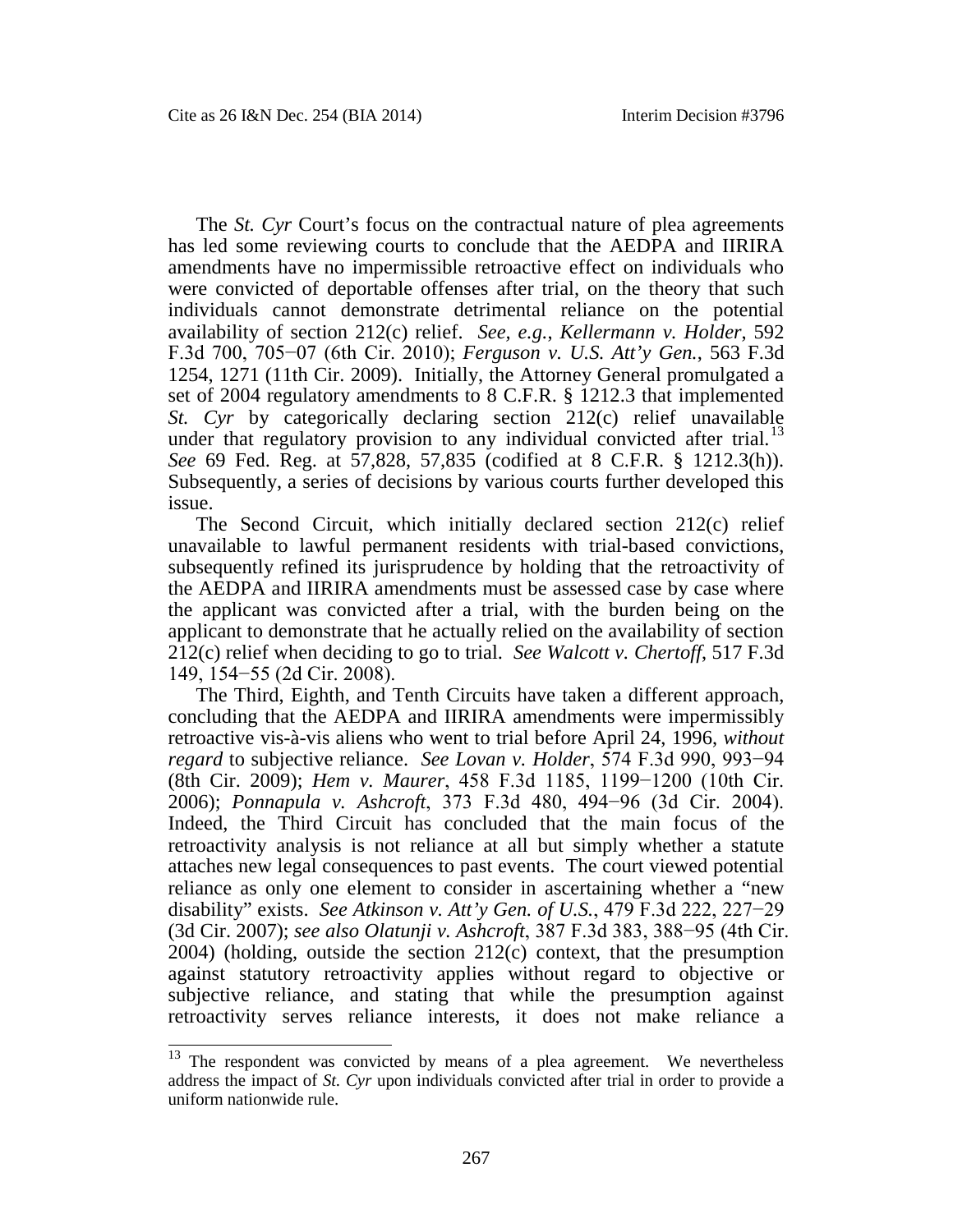requirement). Accordingly, in *Atkinson* the Third Circuit held that the repeal of section 212(c) was impermissibly retroactive as applied to a lawful permanent resident convicted after a pre-AEDPA trial, even though he had never been offered a plea agreement. *Atkinson v. Att'y Gen. of U.S.*, 479 F.3d at 230−31.

The Supreme Court has not directly reviewed any of the circuit courts' decisions addressing the retroactivity of the AEDPA and IIRIRA amendments as applied to lawful permanent residents convicted after trial. However, the Court has issued *Vartelas*, in which it cited *Olatunji* and *Ponnapula* with approval and unequivocally stated that "the presumption against retroactive application of statutes does not require a showing of detrimental reliance." *Vartelas v. Holder*, 132 S. Ct. at 1491. The *Vartelas* Court acknowledged that an objective "likelihood of reliance on prior law strengthens the case for reading a newly enacted law prospectively" but stated that such a likelihood is "not a necessary predicate for invoking the antiretroactivity principle." *Id*. (citing *Olatunji v. Ashcroft*, 387 F.3d at 393).

In the wake of *Vartelas*, the Fifth and Ninth Circuits have joined the Third, Eighth, and Tenth in holding that lawful permanent residents who sustained trial-based, pre-AEDPA convictions are now eligible to apply for section 212(c) relief whether or not they can show actual subjective reliance on prior law. *See Cardenas-Delgado v. Holder*, 720 F.3d 1111, 1117−21 (9th Cir. 2013); *Carranza-De Salinas v. Holder*, 700 F.3d 768, 773−75 (5th Cir. 2012). The Ninth Circuit has stated that after *Vartelas* it is not necessary to prove *any* type of reliance in order to demonstrate that a civil statute's application is impermissibly retroactive. *Cardenas-Delgado v. Holder*, 720 F.3d at 1119.

Under the circumstances, we are convinced that Supreme Court and emerging circuit court precedent has superseded the regulatory prohibition against granting section 212(c) relief under *St. Cyr* to aliens convicted after trial. Therefore, Immigration Judges nationwide should now treat deportable lawful permanent residents convicted after trial no differently for purposes of section 212(c) eligibility than deportable lawful permanent residents convicted by means of plea agreements.[14](#page-14-0) In view of the *Vartelas*

<span id="page-14-0"></span><sup>&</sup>lt;sup>14</sup> We recognize that several of the Federal courts of appeals that initially declared section 212(c) relief unavailable to aliens convicted after trial have not yet had occasion to revisit the issue in light of *Vartelas*. However, all but one of those courts' decisions were premised on the assumption that the application of a new statute is impermissibly retroactive only where the party invoking the antiretroactivity principle has a reliance-based interest in the application of prior law. *See, e.g.*, *Kellermann v. Holder*, 592 F.3d at 707; *Ferguson v. U.S. Att'y Gen*., 563 F.3d at 1271; (continued . . .)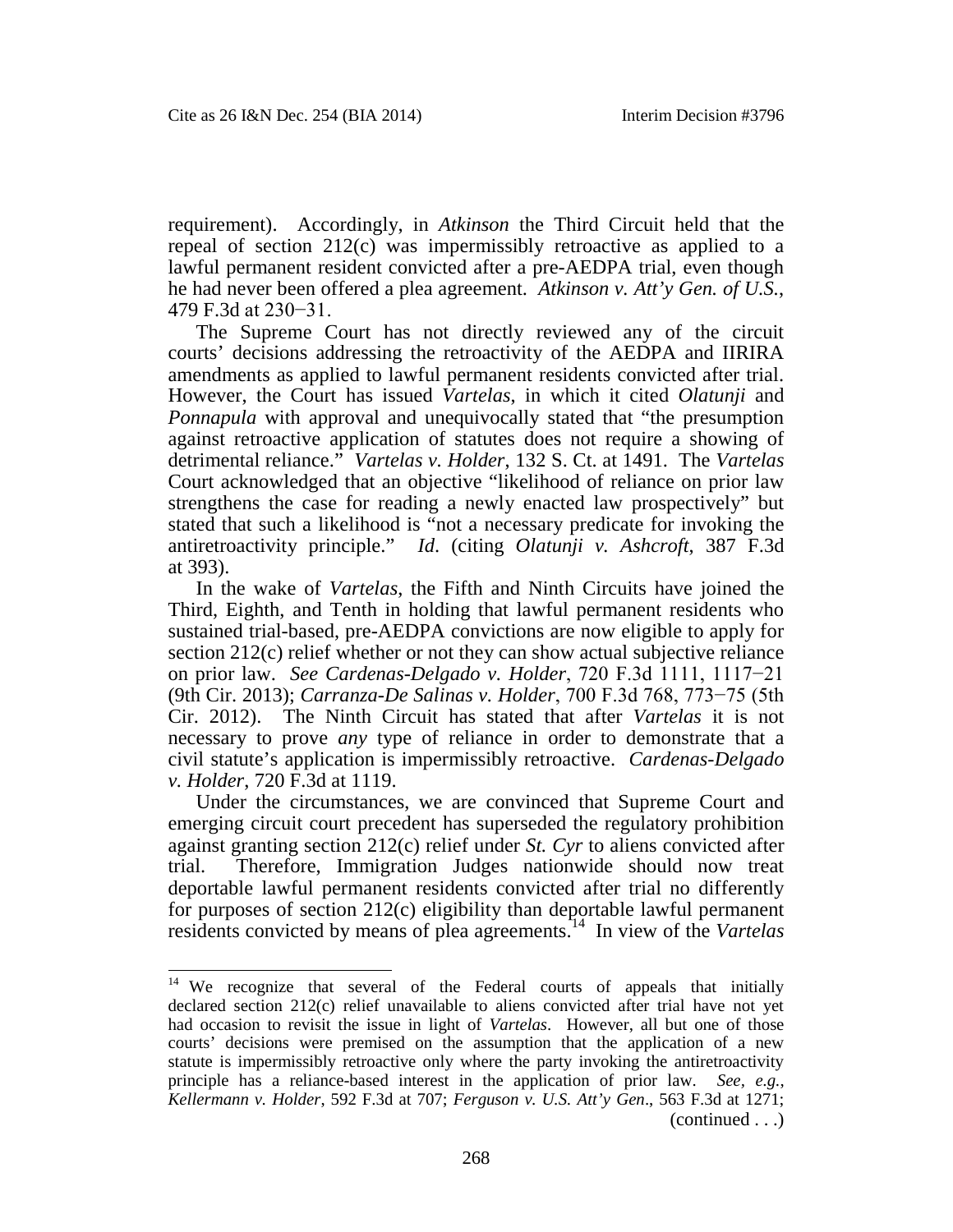\_\_\_\_\_\_\_\_\_\_\_\_\_\_\_\_\_\_\_\_\_\_\_\_\_\_\_\_\_\_\_

Court's determination that the presumption against retroactive application of statutes does not require a showing of detrimental reliance, moreover, we conclude that a lawful permanent resident convicted after trial need not demonstrate that he acted or could have acted (or refrained or could have refrained from acting) in reliance on the availability of section 212(c) relief when structuring his conduct. All that is required under *St. Cyr* and *Vartelas* is a showing that the AEDPA or IIRIRA amendments attached a "new disability" to pleas or convictions occurring before their effective dates.[15](#page-15-0)

In *Chambers v. Reno*, 307 F.3d 284, 292 (4th Cir. 2002), a three-judge panel of the Fourth Circuit left open the possibility that a statute may have an impermissible retroactive effect, even as to those who did not detrimentally rely on prior law. But two judges nonetheless held (over a dissent) that Chambers could not invoke the antiretroactivity presumption because the repeal of section 212(c) did not attach a new legal consequence to his *decision to go to trial*. *Id*. at 293. We conclude that the court's emphasis on Chambers' strategic decision to go to trial has also been superseded by *Vartelas*, which made clear that the "essential inquiry" for antiretroactivity purposes is not whether a new law attaches unanticipated consequences to preenactment *decisions*, but simply "whether the new provision attaches new legal consequences to *events completed* before its enactment." *Vartelas v. Holder*, 132 S. Ct. at 1491 (emphasis added) (quoting *Landgraf v. USI Film Products*, 511 U.S. at 270) (internal quotation marks omitted). Whether it resulted from a plea or a trial, a conviction entered before April 1, 1997, is an "event completed" before IIRIRA's effective date.

<span id="page-15-0"></span><sup>15</sup> Although a conviction by plea is not required, in cases where an applicant for section 212(c) relief *was* convicted by plea, as here, the version of the statute that applies to the applicant is determined by reference to the date when the plea agreement was made. *INS v. St. Cyr*, 533 U.S. at 326 (holding "that § 212(c) relief remains available for aliens, like respondent, whose convictions were obtained through plea agreements and who, notwithstanding those convictions, would have been eligible for  $\S$  212(c) relief at the time of their plea under the law then in effect"); *see also* 8 C.F.R. § 1212.3(h)(1)−(2). Thus, an applicant who was convicted of a removable offense on May 1, 1996, based on a guilty plea entered on April 20, 1996, would not be subject to the bar imposed by section 440(d) of the AEDPA, because the plea preceded AEDPA's effective date. Likewise, a person convicted of a removable offense on April 10, 1997, based on a guilty plea entered on March 27, 1997, may remain eligible for section 212(c) relief—despite the fact that the conviction was entered after that section's repeal—because the underlying plea agreement was made while section 212(c) remained in effect (as amended by section 440(d) of the AEDPA). In such cases, the applicant will have the burden of proving the date when the plea agreement was made.

*Montenegro v. Ashcroft*, 355 F.3d 1035, 1037 (7th Cir. 2004); *Rankine v. Reno*, 319 F.3d 93, 100 (2d Cir. 2003); *Dias v. INS*, 311 F.3d 456, 458 (1st Cir. 2002). Because *Vartelas* has since clarified that no such reliance requirement exists, we consider those decisions superseded by the Supreme Court's most recent pronouncement.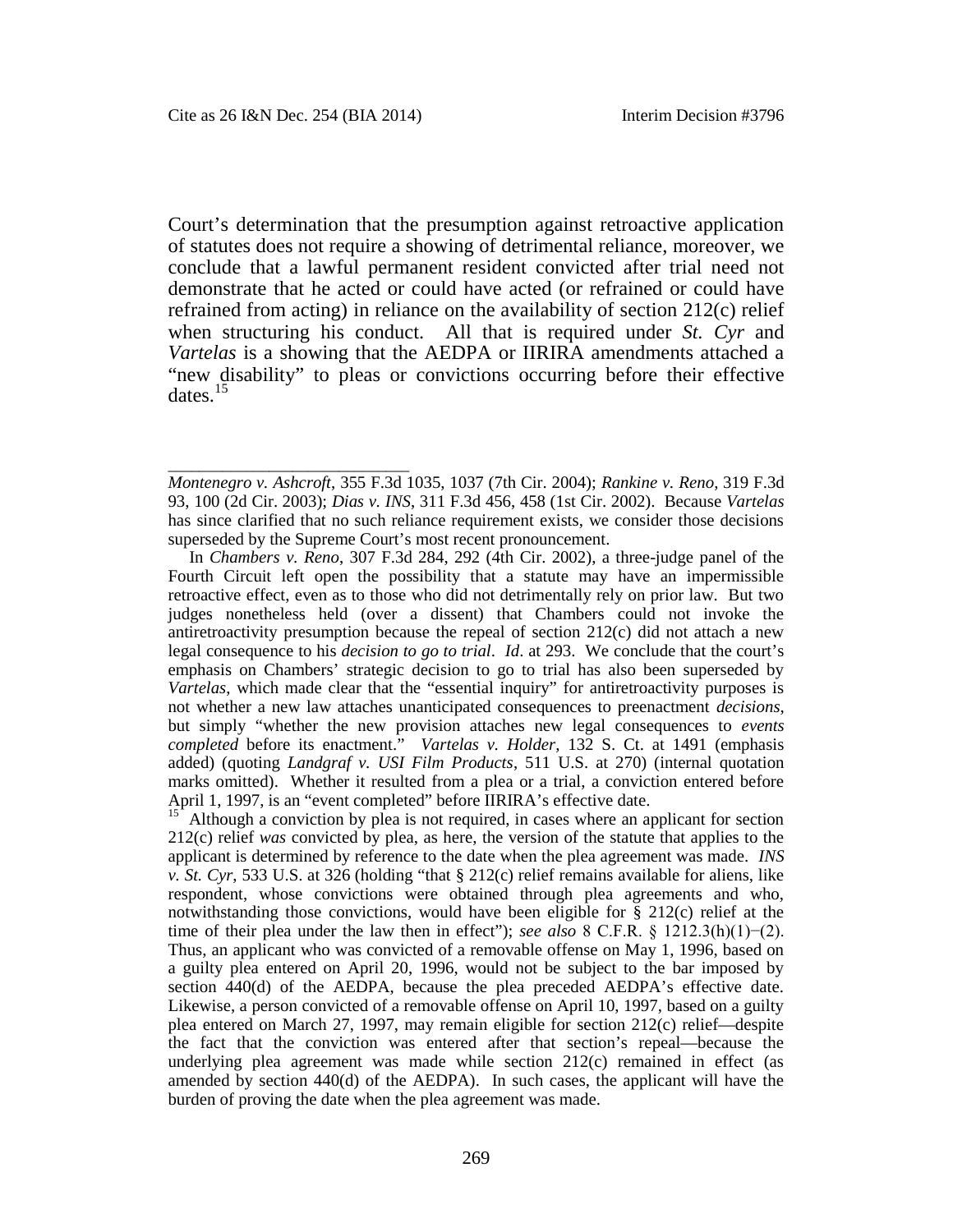## 2. Deportable "at the Time of Conviction"?

In its supplemental brief, the DHS argues that the AEDPA and IIRIRA amendments are impermissibly retroactive only with respect to lawful permanent residents whose pre-AEDPA or pre-IIRIRA convictions rendered them both deportable and excludable under the law in effect at the time of conviction. In the DHS's view, those individuals are the only ones who were entitled to rely on the potential availability of section 212(c) relief in a manner that would give rise to retroactivity concerns. However, we decline to require a showing of deportability at the time of conviction, for three main reasons.

First, such a requirement would necessarily be founded on the premise that a new statute has an impermissible retroactive effect only upon those individuals who relied on prior law. As we just explained, however, the Supreme Court has now determined that a "likelihood of reliance on prior law" is "not a necessary predicate for invoking the antiretroactivity principle." *Vartelas v. Holder*, 132 S. Ct*.* at 1491. Instead, the pertinent question for retroactivity purposes is simply whether the AEDPA and IIRIRA amendments created a new legal disability in respect to preenactment events. For lawful permanent residents who are deportable on the basis of pre-AEDPA convictions, AEDPA and IIRIRA plainly created a new disability, regardless of *when* the convictions rendered them deportable, by eliminating the prospect of section 212(c) relief. While the prospect of such relief was undoubtedly more contingent for some individuals with pre-AEDPA convictions than for others, this fact is not determinative of the retroactivity question. *See An Na Peng v. Holder*, 673 F.3d 1248, 1257 (9th Cir. 2012); *Ponnapula v. Ashcroft*, 373 F.3d at 495−96.

Second, such a requirement cannot be squared with *United States v. Leon-Paz*, 340 F.3d 1003, 1006−07 (9th Cir. 2003), in which the Ninth Circuit held that the repeal of section 212(c) was impermissibly retroactive vis-à-vis a lawful permanent resident who was convicted in 1995 of an offense that did not render him deportable until 1996, when it was classified an aggravated felony. As the court explained, Leon-Paz "had two bulwarks to protect himself against attacks on his residence in this country" at the time of his conviction: "The first was the fact that he had pled to a crime that was below the aggravated felony threshold, and the second was § 212(c) itself in case the definition of aggravated felony changed as it often had and has." *Id*. at 1006. Although the first bulwark was admittedly torn down by IIRIRA's amendment to the aggravated felony definition (which Congress made explicitly retroactive), the second bulwark remained intact because, as the Supreme Court determined in *St. Cyr*, Congress had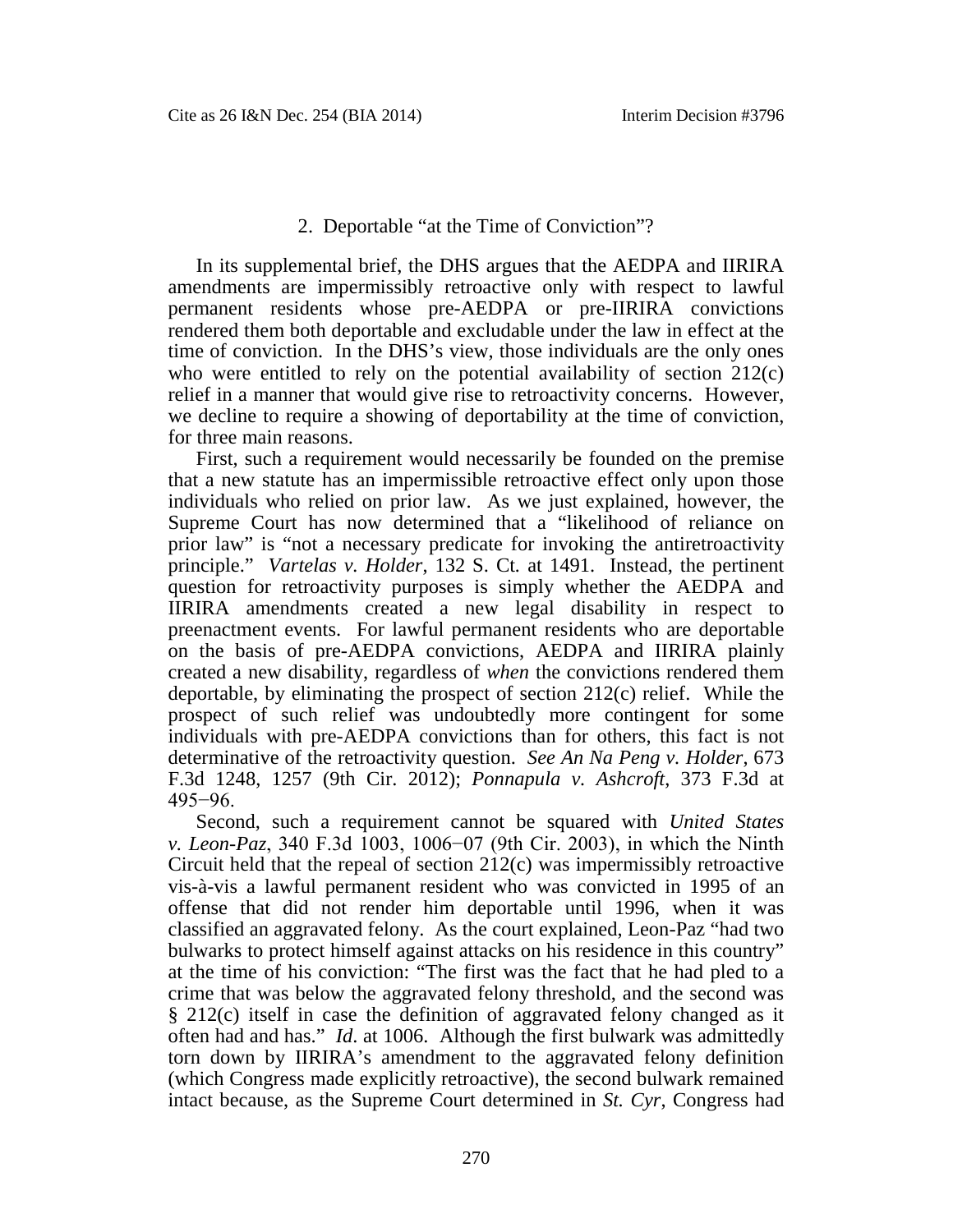not expressed a clear intention that the repeal of section 212(c) would have retroactive effect.

Third, and finally, requiring an exclusive focus on the law in effect at the time of conviction would be unmanageable in practice. It would require Immigration Judges to engage in an extraordinarily burdensome and imprecise historical inquiry involving the reconstruction of complex legal regimes that have not existed for decades. An example illustrates the problem.

Today, aliens are commonly placed in removal proceedings on the basis of rehabilitative dispositions that do not qualify as "convictions" under State law. *See, e.g.*, *Matter of Roldan*, 22 I&N Dec. 512 (BIA 1999); *Matter of Punu*, 22 I&N Dec. 224 (BIA 1998). Before 1997, however, such dispositions did not uniformly qualify as "convictions" for immigration law purposes. *See, e.g.*, *Matter of Manrique*, 21 I&N Dec. 58 (BIA 1995); *Matter of Ozkok*, 19 I&N Dec. 546 (BIA 1988). Under the DHS's proposed interpretation, lawful permanent residents who received certain pre-IIRIRA diversionary dispositions apparently would be ineligible for section 212(c) relief because they would not have been deportable at the time of their convictions. Further, when such lawful permanent residents are placed in removal proceedings on the basis of their pre-IIRIRA convictions, Immigration Judges seeking to evaluate their eligibility for section 212(c) relief would presumably need to determine not only when the relevant judgment was entered but also whether the judgment had rehabilitative features that might have excluded it from treatment as a "conviction" under the understanding of  $Ozkok$  then prevailing in the relevant jurisdiction.<sup>[16](#page-17-0)</sup> Even if we assume that sufficiently detailed records of such long-past judgments would be available, it is evident that determinations of this kind could rarely be made without protracted litigation.

The foregoing considerations lead us to conclude that the AEDPA and IIRIRA amendments to section  $212(c)$  of the Act do not apply to an otherwise eligible lawful permanent resident who is presently deportable or removable by virtue of a plea or conviction that occurred before April 24, 1996. An otherwise eligible lawful permanent resident who is presently deportable or removable by virtue of a plea or conviction entered between

<span id="page-17-0"></span><sup>&</sup>lt;sup>16</sup> An additional layer of complexity would potentially be introduced if the offense of conviction is "divisible" with respect to the current or former grounds of removal. In such cases, the Immigration Judge would arguably be required to determine *not* whether the alien is removable under the *current* understanding of the "modified categorical approach," *see Descamps v. United States*, 133 S. Ct. 2276 (2013), but rather whether he would have been deportable and excludable pursuant to the then-current understanding of that approach.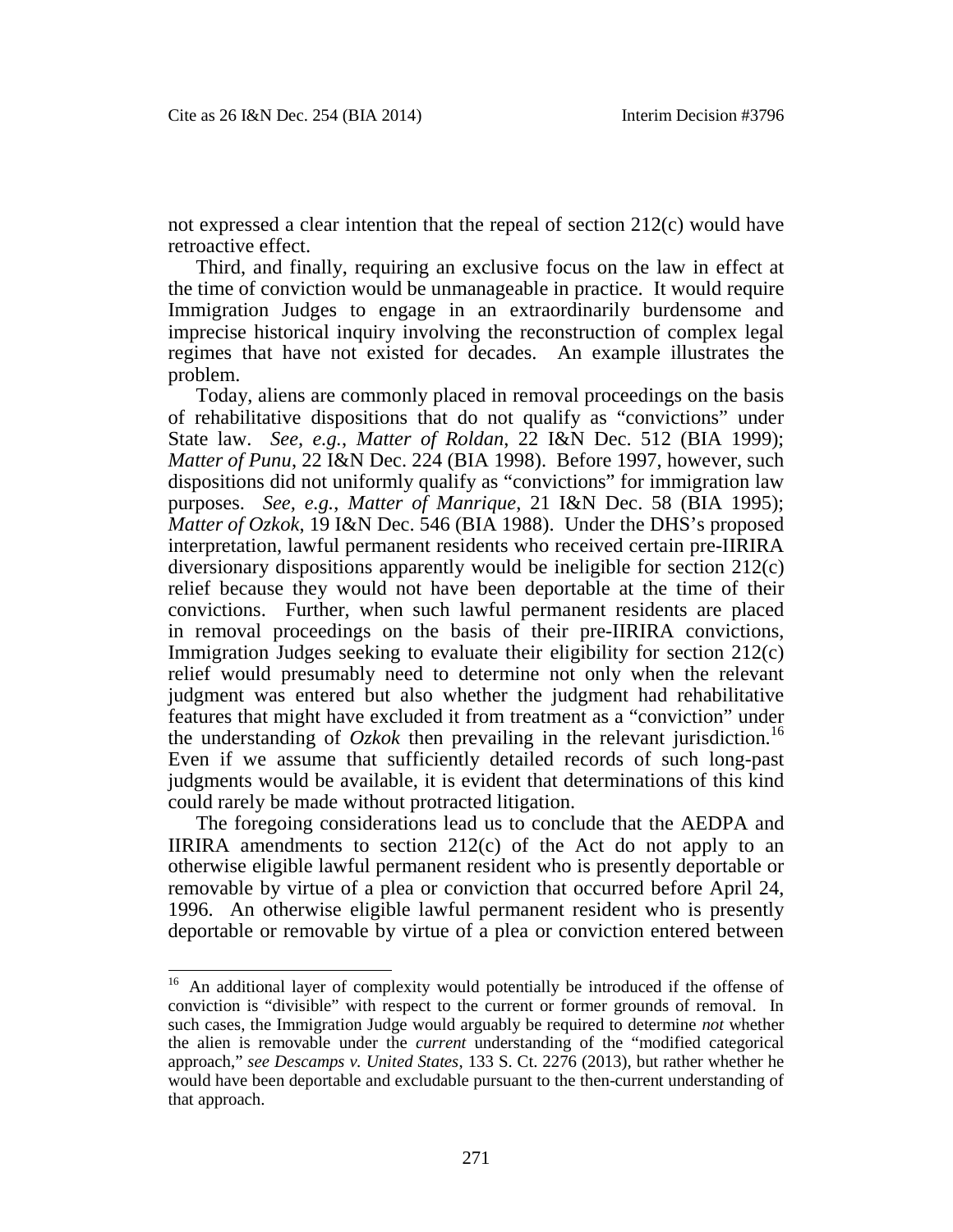April 24, 1996, and April 1, 1997, is subject to the version of section 212(c) that resulted from section 440(d) of the AEDPA (unless his proceedings commenced before AEDPA's enactment, *see supra* note 11) but is not subject to the repeal of section 212(c), which became effective on April 1, 1997. The DHS's narrower proposed rule would run too high a risk of excluding qualified applicants and would consume administrative resources that would be better spent simply adjudicating the substantive merits of the waiver application. Section 212(c) relief remains discretionary, and the Immigration Judge may still deny such relief if the applicant's equities are found to be outweighed by negative factors. *See Moncrieffe v. Holder*, 133 S. Ct. 1678, 1692 (2013).

## C. Result

Having thoroughly considered the arguments of the parties and the Supreme Court's decisions in *St. Cyr*, *Judulang*, and *Vartelas*, as well as the numerous decisions of the courts of appeals, it is our judgment that a lawful permanent resident who has accrued 7 consecutive years of lawful unrelinquished domicile in the United States and who is removable or deportable by virtue of a plea or conviction entered before April 24, 1996, is eligible to apply for section 212(c) relief in removal or deportation proceedings *unless*:

(1) The applicant is subject to the grounds of inadmissibility under sections  $212(a)(3)(A)$ , (B), (C), or (E), or (10)(C) of the Act; or

(2) The applicant has served an aggregate term of imprisonment of at least 5 years as a result of one or more aggravated felony convictions entered between November 29, 1990, and April 24, 1996.

If an otherwise qualifying lawful permanent resident is removable or deportable by virtue of a plea or conviction entered between April 24, 1996, and April 1, 1997, he or she is eligible to apply for section 212(c) relief in removal or deportation proceedings *unless*:

(1) The applicant's proceedings commenced on or after April 24, 1996, and the conviction renders the applicant deportable under one or more of the deportability grounds enumerated in section 440(d) of the AEDPA; or

(2) The applicant is subject to the grounds of inadmissibility under sections  $212(a)(3)(A)$ , (B), (C), or (E), or (10)(C) of the Act; or

(3) The applicant has served an aggregate term of imprisonment of at least 5 years as a result of one or more aggravated felony convictions entered between November 29, 1990, and April 24, 1996.